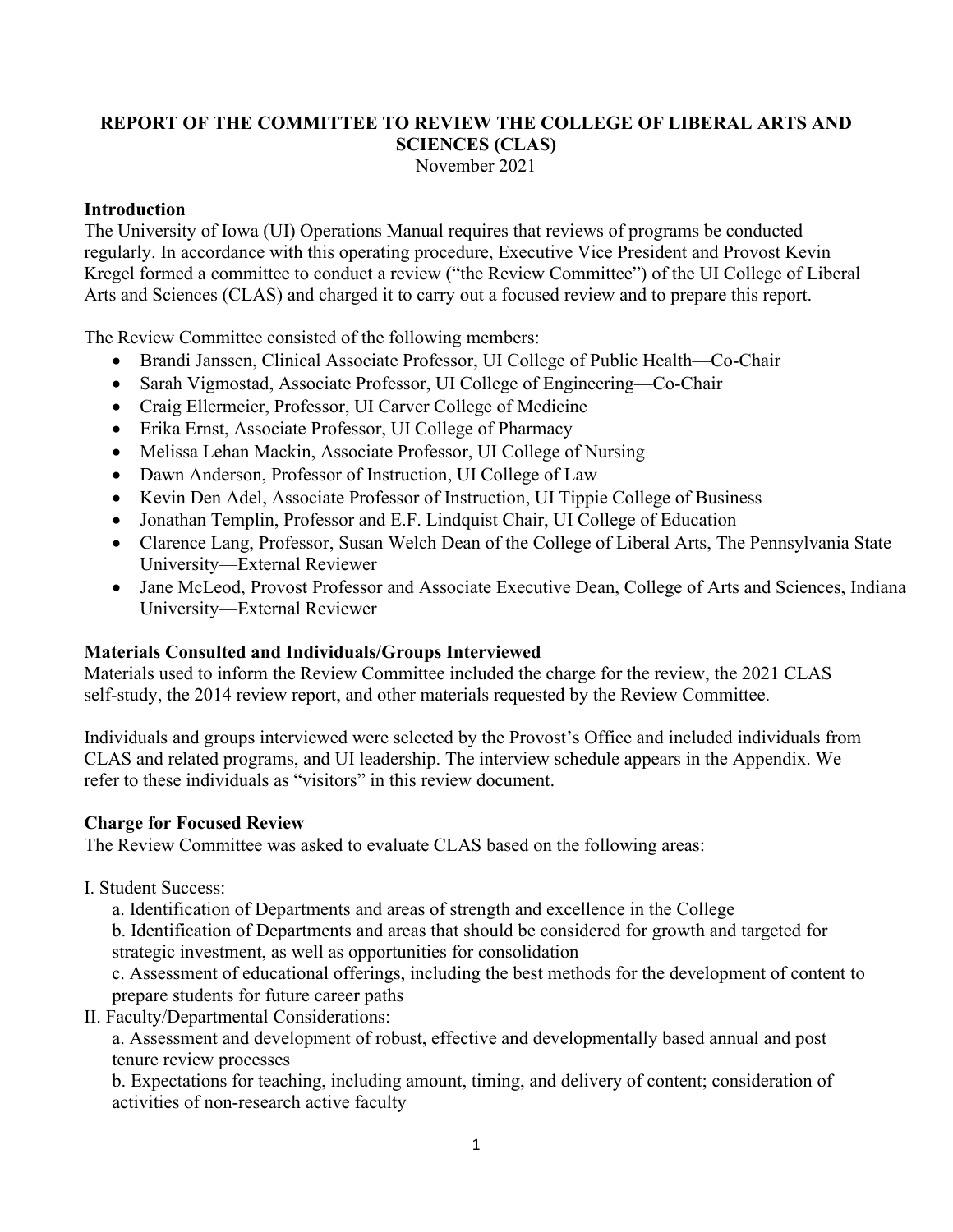c. Role clarifications for DEOs and other departmental leaders, including consolidation of roles in smaller units

III. Building a Diverse, Equitable, and Inclusive Community:

a. Development of strategies to recruit and retain diverse faculty and staff

b. Address undergraduate retention and graduation rates, especially in first-generation and URM students

IV. Fiscal Management:

a. Fiscal management that allows for both transparency and positioning for the next phase of College life

b. Identifying efficiencies and expanded innovations to promote cost containments.

V. College Structure:

a. Review Dean's level structure for service needs and impact on Departments and larger university.

# **Introduction**

The Review Committee is grateful for the opportunity to provide this Review Report. We have done our best to address the items in the charge but were not provided enough information to offer informed recommendations on all of them. We note these limitations in the relevant sections of the report. Our report acknowledges strengths in CLAS but focuses special attention on current challenges and recommendations to address them.

# **I. Building a Diverse, Equitable, and Inclusive (DEI) Community**

The Review Committee chose to reorder the items in the charge so that the topic of DEI appears first. We did this to emphasize what we observed to be CLAS's most pressing issue, which is to cultivate a more supportive climate for faculty and students to succeed, while continuing to build a more inclusive community. We also intend this placement to highlight the relevance of DEI to all components of CLAS's research, teaching, and service missions. While the items in the charge under this heading specifically pertain to diversity, we note that creating an atmosphere of equity and inclusion for all members of CLAS are prerequisites to achieving a diverse community. Therefore, themes of equity and inclusion run through all aspects of this report.

# **a. Development of strategies to recruit and retain diverse faculty and staff**

Some findings in the review call into question whether UI's stated commitment to DEI is sincere. Despite the current Dean's long-standing engagement in DEI, CLAS has struggled to recruit and retain faculty from historically underrepresented racial minority (URM) groups. One particularly visible example is the absence of any Native American faculty in the Native American and Indigenous Populations program. Additionally, the current promotion and tenure processes do not reward and support research, teaching, and service that advance DEI. One faculty visitor to the Review Committee succinctly captured the skepticism that others expressed by saying that "currently, faculty have zero accountability to be even mediocre in their support for DEI in order to advance [into institutional leadership]." Other faculty visitors described the CLAS climate as "toxic", making some faculty reluctant to recruit students or other faculty of color into the current campus environment.

According to the Office of Institutional Equity, 224 faculty members left CLAS in 2016–2020. Of those, 10.7% identified as American Indian/Alaska Native, Black/African American, or Hispanic/Latinx. This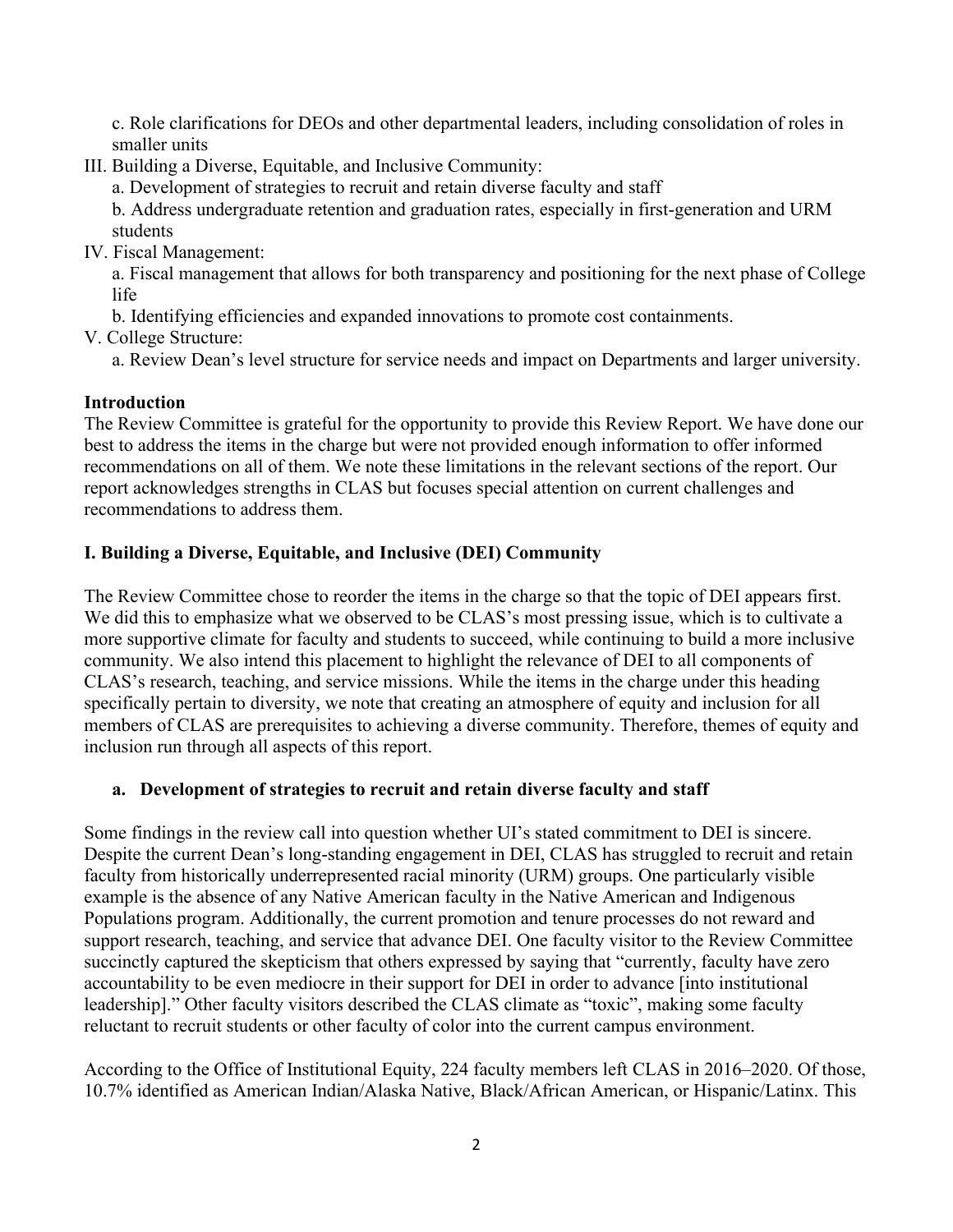raises concern because, according to the CLAS 2020 DEI Annual Report, only 9.2% of faculty in total have these identities. Any attrition of URM faculty is impactful. Thus, CLAS is encouraged to comprehensively examine what – if any – efforts are in place (and what resources exist) to support the retention of faculty of color. As noted above, current faculty promotion materials do not consider the ways that faculty members support and advance (or undermine) DEI efforts. This example highlights the discrepancy between statements of support for DEI and actions that appear not to see DEI as central to achieving institutional excellence. Faculty, not only in CLAS, but across the university may want to reconsider the role DEI efforts should play in career progression and promotion.

Unlike faculty reviews, staff performance reviews do consider DEI within their "Universal Competencies." Staff had positive remarks about succession planning and staff advancement opportunities. However, they also noted that budget limitations have historically slowed staff advancement; at times advancement opportunities have not been commensurate with staff contributions to the college.

We encourage the use of exit interviews for faculty and staff departures, so that CLAS can better understand the degree to which departmental and collegiate climate, advancement opportunities, salary, and other factors contributed to a decision to leave. The needs and opportunities described above underscore the need for a designated DEI officer within CLAS.

While salary concerns were noted in the self-study, two other factors play a significant role in faculty and staff retention: the overall departmental and collegiate climate and lack of structured support for mentorship. Addressing salary concerns is important, but CLAS must also develop a more comprehensive retention strategy that critically examines the environment, responds with changes, and visibly supports and promotes DEI. To this end, DEOs can proactively address faculty retention by: considering how they can support each of their faculty to be successful; recognizing that their department's climate is a major factor impacting faculty retention; advocating for sufficient resources to advance each faculty members' careers; and creating a supportive environment that recognizes the impact and contributions made by their faculty. We note that current levels of structured mentorship for underrepresented and early-career faculty are insufficient. We return to this issue below in IIIa.

With respect to staff retention, we offer similar recommendations to staff supervisors: there are many ways to proactively support staff retention, through attention to departmental (or unit-level) climate, mutual respect, and advancement opportunities that align with staff contributions and experience.

### *Attention to climate*

The Review Committee encourages CLAS leadership and UI administration to make DEI central to all decisions and processes and recognize and embrace DEI as essential to achieving excellence in all aspects of its mission. This transitional moment offers CLAS the opportunity to assess all programs, majors, and activities with a new vision for how they might contribute to strengthening DEI initiatives. For example, the Review Committee heard the claim that the world languages requirement inhibits efforts to recruit students to CLAS programs. (We note that several faculty visitors questioned the evidentiary basis for this claim.) However, the Division of World Languages, Literatures, and Cultures has faculty with the knowledge and background to contribute to DEI efforts. By reframing the discussion and making DEI considerations central to all decisions, there is additional opportunity for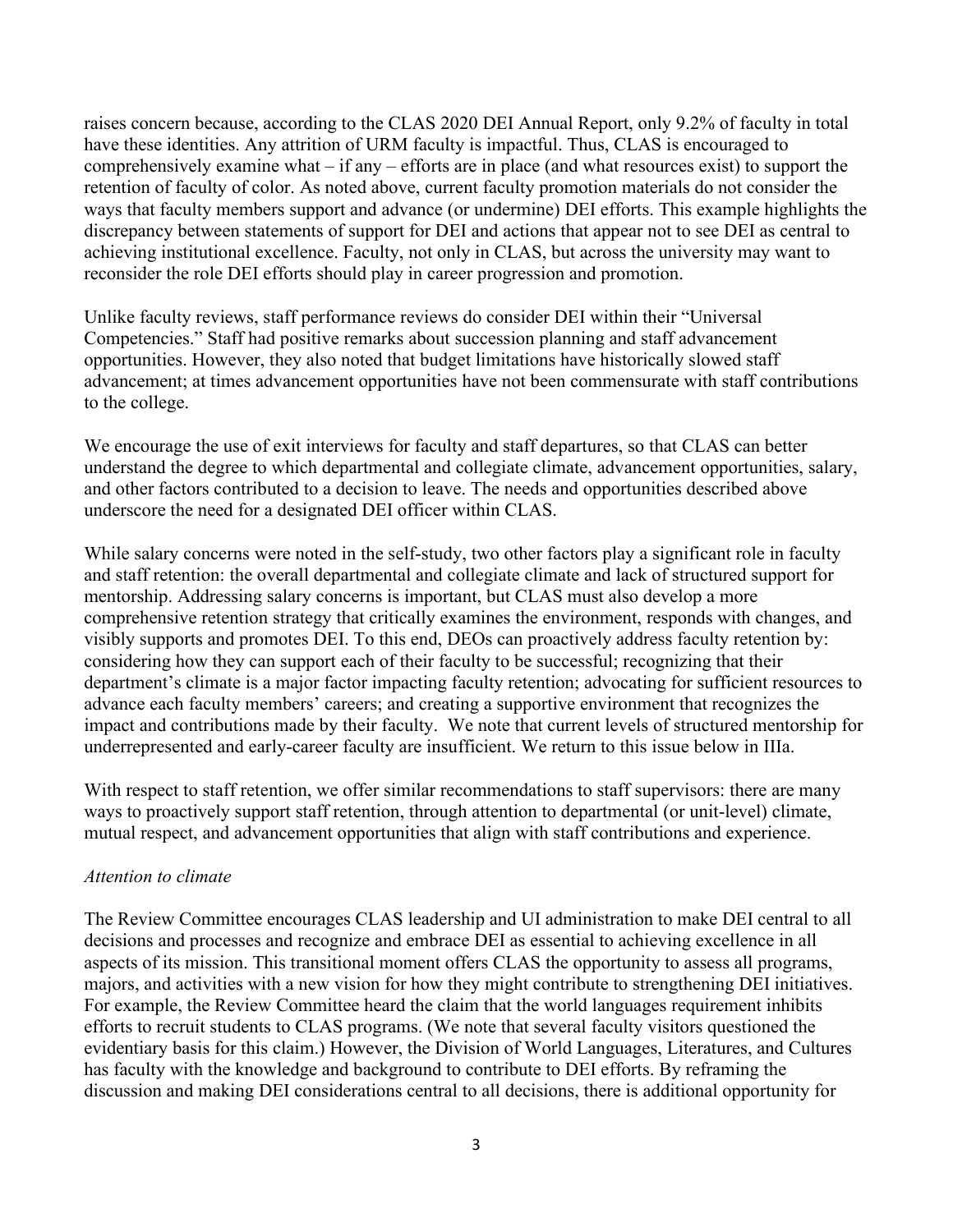faculty and departments to become active partners who can help support new initiatives. In the example of the Division of World Languages, Literatures, and Cultures, CLAS leadership can engage the Division, contribute to the DEI mission, offer an excellent opportunity to engage, value, and retain faculty from diverse backgrounds, and improve student engagement in DEI. We encourage CLAS to examine all programs for additional opportunities to enhance curricular and programmatic DEI work so as to better align action with expressed commitments to DEI.

To ensure that DEI remains central to CLAS's mission, the Review Committee strongly recommends that CLAS appoint a dedicated Director of DEI (a position currently held by the Dean). Individuals within CLAS need to be able to voice DEI concerns to someone other than the Dean, whose workload and position of influence limit the ways she can address concerns or offer DEI the focus it deserves. It is possible, through some restructuring, that this could become a core responsibility of one of the Associate Deans. Alternatively, UI administration can demonstrate its support for DEI by helping CLAS identify funding for this crucial position. We also recommend the continuation of an active networking approach that links DEI efforts in CLAS to the work of the university's recently restructured Division of Diversity, Equity, and Inclusion. It is especially important that CLAS works with this division to make sure that University policies, practices, and procedures regarding employee complaints and grievances are clear and transparent to Dean's Office personnel, DEOs, and CLAS faculty and staff more generally.

### **b. Address undergraduate retention and graduation rates, especially in first-generation and URM students**

Graduation rates for CLAS undergraduate students are slightly higher than peer institutions, but firstyear retention rates are lower. According to the CLAS self-study, 52.6% of undergraduates graduate in four years and 69.1% in six years. In comparison to rates reported by the National Center of Education Statistics (latest enrollment year was 2012), UI CLAS has higher graduation rates than other public institutions across the country, which are reported as 38.8% (four years) and 59.7% (six years). The first-year retention rate is 86.8%; this is lower than other Big 10 schools such as Northwestern (98%), University of Michigan (97%), University of Wisconsin (95%), Ohio State University (94%), Rutgers University (93%), and the University of Illinois (93%) (US News and World Report: Freshman Retention Rate at National Universities, [https://www.usnews.com/best-colleges/rankings/national](https://www.usnews.com/best-colleges/rankings/national-universities/freshmen-least-most-likely-return)[universities/freshmen-least-most-likely-return\)](https://www.usnews.com/best-colleges/rankings/national-universities/freshmen-least-most-likely-return).

The CLAS self-study itself acknowledges that the drop/withdraw/fail (DFW) rates in introductory STEM courses are double for students who identify as underrepresented or first-generation. More information is needed to fully understand this phenomenon but, in particular, the traditional "weed-out" approach (i.e., using performance in gateway STEM courses to determine fit for a particular program or major) is an outmoded mentality that disproportionately affects underrepresented and first-generation students. While the high DFW rates require sustained focus, we are encouraged to learn that P3 funding has been awarded to help address some disparities in student success and persistence.

Visitors to the Review Committee noted a lack of funding and support to recruit students of color at both the undergraduate and graduate levels. Supporting recruitment and retention as well as attention to reducing the high DFW rates may have positive budgetary implications in the long run. For example, if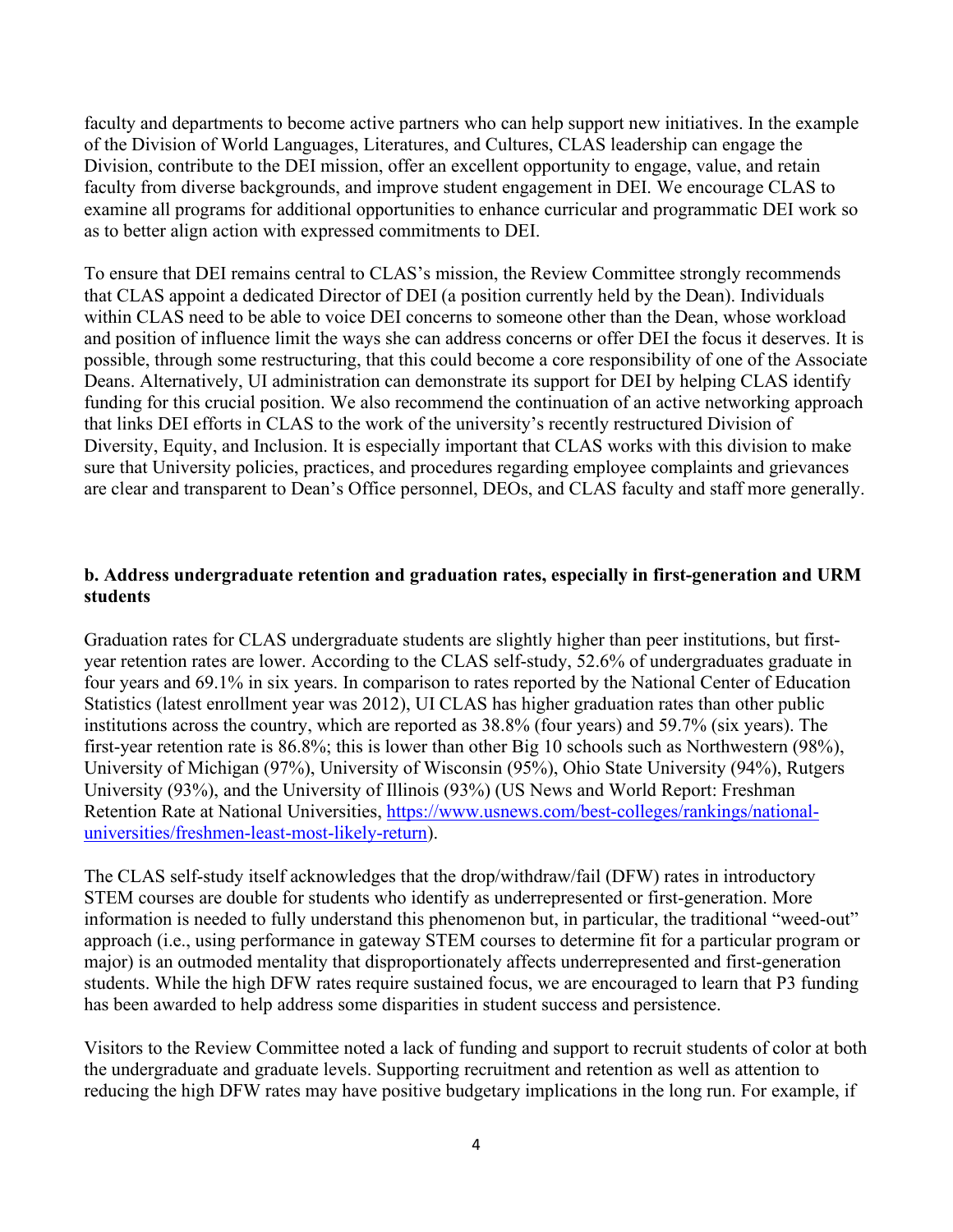students can be welcomed rather than discouraged from STEM-related majors, there is the potential for program and college growth via increased STEM majors.

# **II. Student Success**

During our interviews and in review of the CLAS self-study, the Review Committee learned that the college is committed to enhancing student success. We were disappointed, however, that the elements of the charge, in many cases, do not align with what might commonly be considered "student success" (i.e., the charge focused more on budgetary issues of growth and/or consolidation). We have made a good faith effort to respond to each section based on review materials and visitor reports.

# **a. Identification of Departments and areas of strength and excellence in College**

There are numerous examples of excellence across CLAS, particularly in the areas of writing/communication, physics, neuroscience, social work, and cross-disciplinary, boundary-pushing scholarship. The Review Committee recognizes that the excellence of CLAS programs depends, to some extent, on support from the larger University and administration. The success of several high-visibility programs contributes to the elevation of the larger university's identity and reputation and this benefit seems incongruent with the level of institutional investment in these successful programs. For example, the Department of Physics is touted as a key UI area of excellence, yet Van Allen Hall, where Physics resides, has significant deferred maintenance issues (\$52 M projected by 2029), and the current physical state of the building is having a negative impact on completing research, faculty recruitment and retention, and the ability to secure new research funding. Specifically, the Review Committee heard reports that such maintenance issues were affecting the ability of faculty to pursue and obtain grant funding, a core mission of this university. In this instance, deferred maintenance has a direct impact on the financial bottom line of the university, as the financial benefits of receiving grant funding provide a direct, tangible boost to the university budget as well as an indirect set of benefits based on the prestige and international recognition of the research conducted here.

# **b. Identification of Departments and areas that should be considered for growth and targeted for strategic investment**, **as well as opportunities for consolidation**

The Review Committee was not able to undertake a systematic review of all CLAS programs and cannot offer specific recommendations regarding what programs should be targeted for growth or consolidation. In general, new interdisciplinary and cross-departmental programs show strong potential for revenue growth and deserve careful consideration. Notably, deans from other UI colleges (particularly Medicine and Law) expressed enthusiasm for collaborating with CLAS on new and existing programs opportunities for more collaborations between their colleges.

Even as it targets areas for strategic investment, CLAS will have to align its size and scope with available resources. This will require defining what it means for programs to be excellent, determining how excellence will be measured, and collecting the data to support and guide future initiatives.

As it considers consolidation, it is incumbent upon CLAS to involve its shared governance bodies to develop decision-making processes that instill trust in faculty and staff. CLAS needs to engage in processes that best promote its ongoing sustainability. Departmental executive officers (DEOs)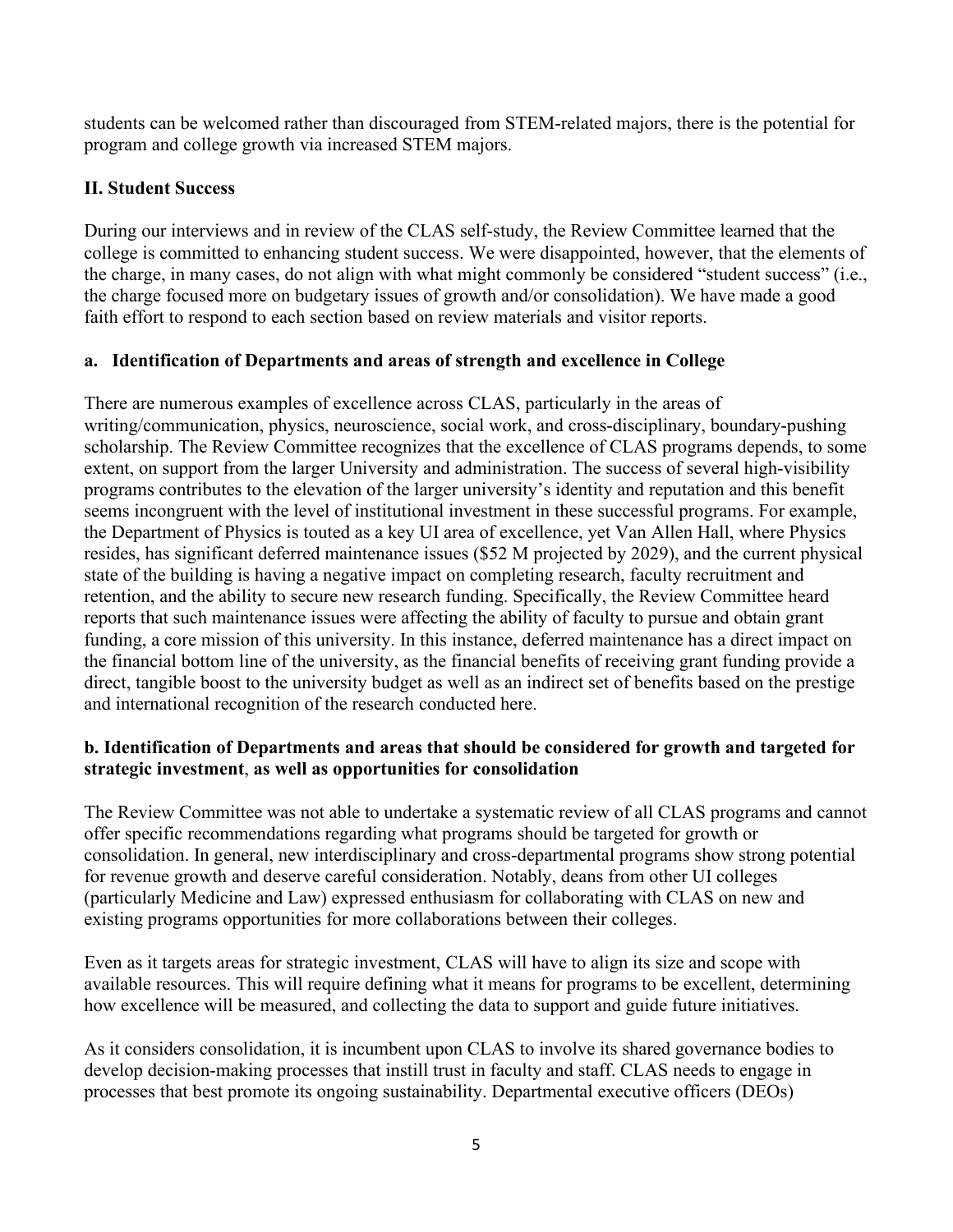understand that difficult decisions must be made, and they expressed clear and eager willingness to engage in the decision process. Faculty also expressed a desire to be active participants in developing principles for decision-making and setting priorities. It should be considered a strength and opportunity that individuals at all levels understand the difficulty of the situation, are committed to CLAS's success, and are willing to participate in determining the future of the college.

It is worth highlighting the current good will for CLAS deans that was expressed by the majority of faculty visitors. CLAS leadership has an opportunity to capitalize on current energy and enthusiasm to collaboratively engage in discussions to effect change. However, perceptions by faculty and staff regarding lack of transparency behind crucial decisions, or failure to collaboratively engage in decisionmaking, will erode the current good will. This caution is expressed by the Review Committee due to some of the concerns expressed by faculty visitors who questioned how shared decisions are made by the Dean's Office. In particular, the Review Committee heard questions about the Faculty Assembly and Executive Committee, how these entities operate in the decision-making process of CLAS, and who is eligible to participate. Even members of the Executive Committee disagreed about the extent to which they are intended to represent the interests of the faculty. Clarifying these basic governance matters will facilitate more engagement in discussions of CLAS priorities.

### **c. Assessment of educational offerings, including the best methods for the development of content to prepare students for future career paths**

CLAS is developing well-rounded citizens with strong reasoning, writing, and critical thinking skills. Other liberal arts ideals CLAS has emphasized include ethical judgment, perspective-taking, the ability to understand and appreciate the diversity and complexity of human experience, and problem solving. An important strength is the robust core of general education classes from which students can choose. Across the university, it was recognized that liberal arts skills are critical in the workplace and for career development (e.g., the American Academy of Colleges of Nursing acknowledges that nursing is built on the basis of a strong liberal arts foundation).

CLAS has been strategic about developing new majors that align with students' interests (e.g., majors in Enterprise Leadership, Neuroscience, Criminology, Law and Justice, etc.). CLAS has begun to intentionally position itself to increase enrollment, and it should continue collaborating with the Office of Admissions to identify opportunities for growth. The strong link between the budget and the number of student majors was reiterated in numerous conversations with the Review Committee. There may be more opportunities for faculty and DEOs to consider the majors they offer, strategically tailor and promote them to students, while continuing to address the drop/fail/withdraw rates in gateway courses (referenced above). These activities should be done with an eye towards improving inclusion and retention, and right-sizing the number of collegiate majors offered, all of which will be vital for longterm financial stability. In addition, visitors to the Review Committee reported that CLAS's online programs have been successful. Whether there is an opportunity to expand online programs to generate new revenue is unclear, but worth further consideration with consultation from experts who understand this evolving market.

The Review Committee supports proposed plans for CLAS to develop and formalize discipline-specific courses on writing and communication, and the nascent collaborations with the Colleges of Nursing and Public Health (e.g., P3 application submitted Spring 2021). It appears that there are additional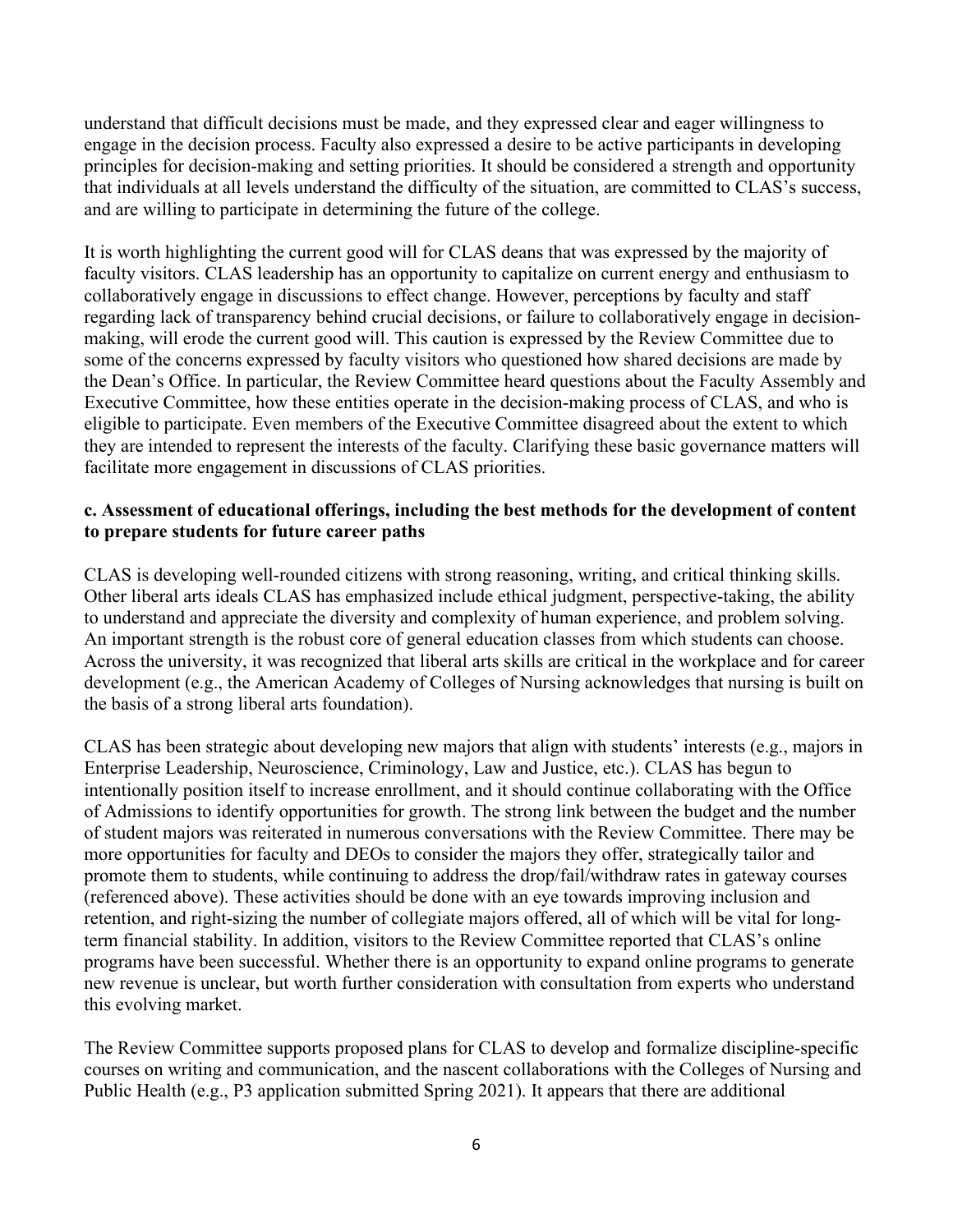opportunities to collaborate among CLAS entities, particularly by better supporting and leveraging the considerable expertise in the department of Rhetoric and at the Writing Center. These resources make critical contributions to developing the writing skills of all UI students, and there may be more opportunity to strengthen the sustainability and impact of offerings by engaging more effectively with the Magid Center. Current initiatives are on the right track, and CLAS should continue to identify funding to support them, potentially by working with the Center for Advancement.

Conversations with CLAS leadership indicate that career readiness has been included as an indicator for student success, such that the Office of Academic Programs and Student Development continues to seek and consider ways to further support career readiness and professional development. The CLAS Self-Study identifies a series of courses within CLAS that emphasize professional skills and career-focused opportunities. These approaches are promising and should continue to expand. It is unclear if these opportunities are available for all collegiate majors, nor is it clear whether or how these new courses are being assessed for effectiveness in preparing students. While we lack information about access to, and assessment of, these opportunities, it is clear that CLAS leaders are thoughtfully considering how they are preparing undergraduates for today's fluid career marketplace.

Finally, CLAS should conduct a comprehensive evaluation of its advising program. The advising ratio which ranges from 380:1 to 480:1 students:advisor—is much higher in CLAS compared to recommended advising ratios (300:1). The staff working in Academic Advising are dedicated and knowledgeable, despite many being new to their roles. Nevertheless, advising across the college appears to be very inconsistent, and we believe that CLAS needs more advisors, more coordination, and a comprehensive evaluation of the role of staff and faculty advisors. There may be opportunities to employ computing resources to help the Advising team track students' progress and automate standard tasks so that student interactions can focus on more meaningful guidance and support. The advising office needs a more streamlined structure, and students across CLAS would benefit from additional standardization of advising practices, including specific best practices for advising and mentoring students of color and first-generation students.

# **III. Faculty/Departmental Considerations**

CLAS faculty are productive and creative scholars and educators whose work is foundational to the reputation of the UI. The Review Committee met with faculty in all ranks and tracks to learn about their experiences and gain their insights. We recognize, however, that we may not have captured all faculty concerns, as noted in section IIIa, under Instructional Track Faculty.

### **a. Assessment and development of robust, effective and developmentally based annual and post tenure review processes**

The Review Committee met with faculty from all tracks and ranks, the majority of whom expressed positive views about the Dean's overall performance. In addition, faculty overwhelmingly reported that the relationships between tracks and ranks are positive at the departmental level. Although a hierarchy does exist, with Tenured faculty enjoying the most benefits and protections, there is generally an effort in departments to reduce this hierarchy and engage all types of faculty in meaningful decision making. However, faculty across all tracks and ranks noted the need for a better sense of how to advance via clear and obtainable promotion guidelines and indicated a need for a better mentorship structure. Some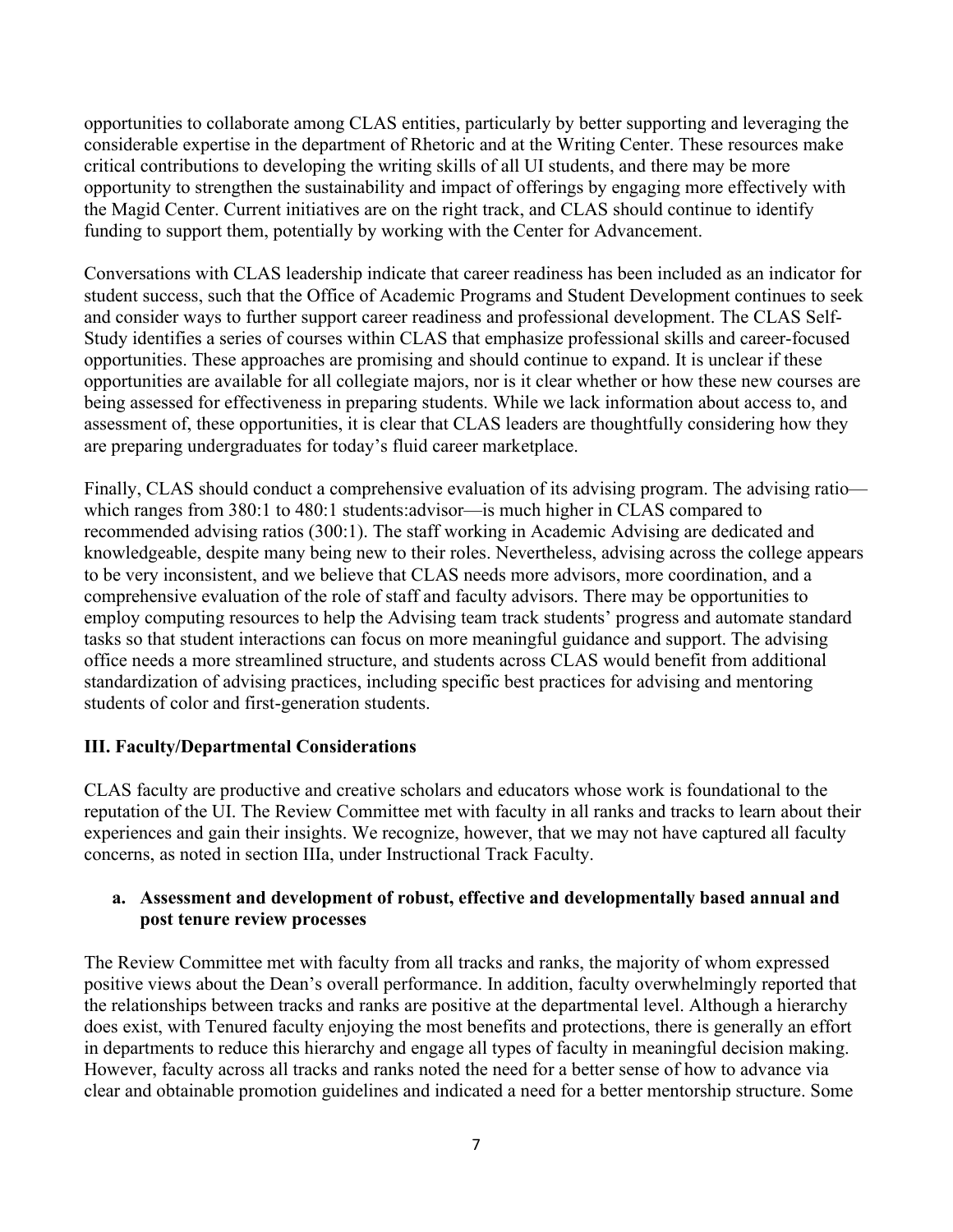newer faculty feel unmoored and undervalued due to a lack of mentorship and guidance. For example, one faculty visitor to the Review Committee shared that during the first two years of their faculty appointment, they met with their department chair only once to discuss their progress towards tenure. That meeting lasted less than five minutes, and the message communicated was "You are doing fine."

As further described below, and as evidenced by reported challenges in the promotion process for all faculty tracks, there is a need for more consistency across departments and programs across CLAS about how to advance, and more structured, organized mentoring offered at the collegiate level, in part to allow faculty to benefit from peer interactions and support outside their home departments. Reports about mentoring at the department level ranged from non-existent to formal mentoring, and this inconsistency may be better addressed at the collegiate level.

# *Instructional Track Faculty (ITF)*

The Review Committee commends the UI for creating the ITF track, which allows non-tenure-track faculty to be engaged, offers more job stability, and provides a clearer career trajectory. It is a positive innovation, but there are challenges associated with it which we outline below. While the Review Committee remains confident that the challenges identified here are real, it recognizes that it may not have heard from a representative group of ITF during the review process. ITF requested the ability to provide anonymous comments to the Review Committee via a Qualtrics form; however, that request was denied by the Provost's office. The Review Committee wishes to be clear that CLAS leadership in no way inhibited or denied access to any CLAS stakeholder during the course of the review.

Visitors to the Review Committee consistently articulated challenges with clarity in promotion and service expectations for ITF:

- The expectations related to the current ITF load of 80%-10%-10% (teaching—service professional development) vary among departments within CLAS. In particular, the 10% service, a small proportion of the effort allocation, was reported to be weighed too heavily during promotion decisions, with an especially problematic concentration on the allocation of service performed to the college, university, or at the national level.
- There is a disconnect between collegiate and departmental reviews for advancement with respect to what qualifies as scholarship, professional development, and service—there is a need for better alignment. Additionally, the [website](https://clas.uiowa.edu/faculty/faculty-appointments-review-clasui-procedures-instructional-track-promotion) and the [accompanying PDF](https://clas.uiowa.edu/sites/default/files/CLAS%20Instructional%20Faculty%20Policy(7).pdf) describing the CLAS Instructional Track Faculty Promotion use different language regarding some expectations (for example, the use of "and" vs. "and/or" when describing service expectations, which has become a sticking point in promotion decisions).
- The expectation that ITF faculty engage in service at *all* levels is problematic: one of the policy documents says "department, college, *and* university service." Requiring service at all three levels is unreasonable, when standard service load is specified as 10% of the position. Visitors to the Review Committee presented additional specific examples of problems with the service expectations:
	- o Some ITF provided extensive service at the departmental level but were not promoted because they did not engage in service at the institutional level.
	- o Visitors indicated a desire for ITF to be recognized for meaningful departmental-level service, such as directing an undergraduate program. This work is critical to departmental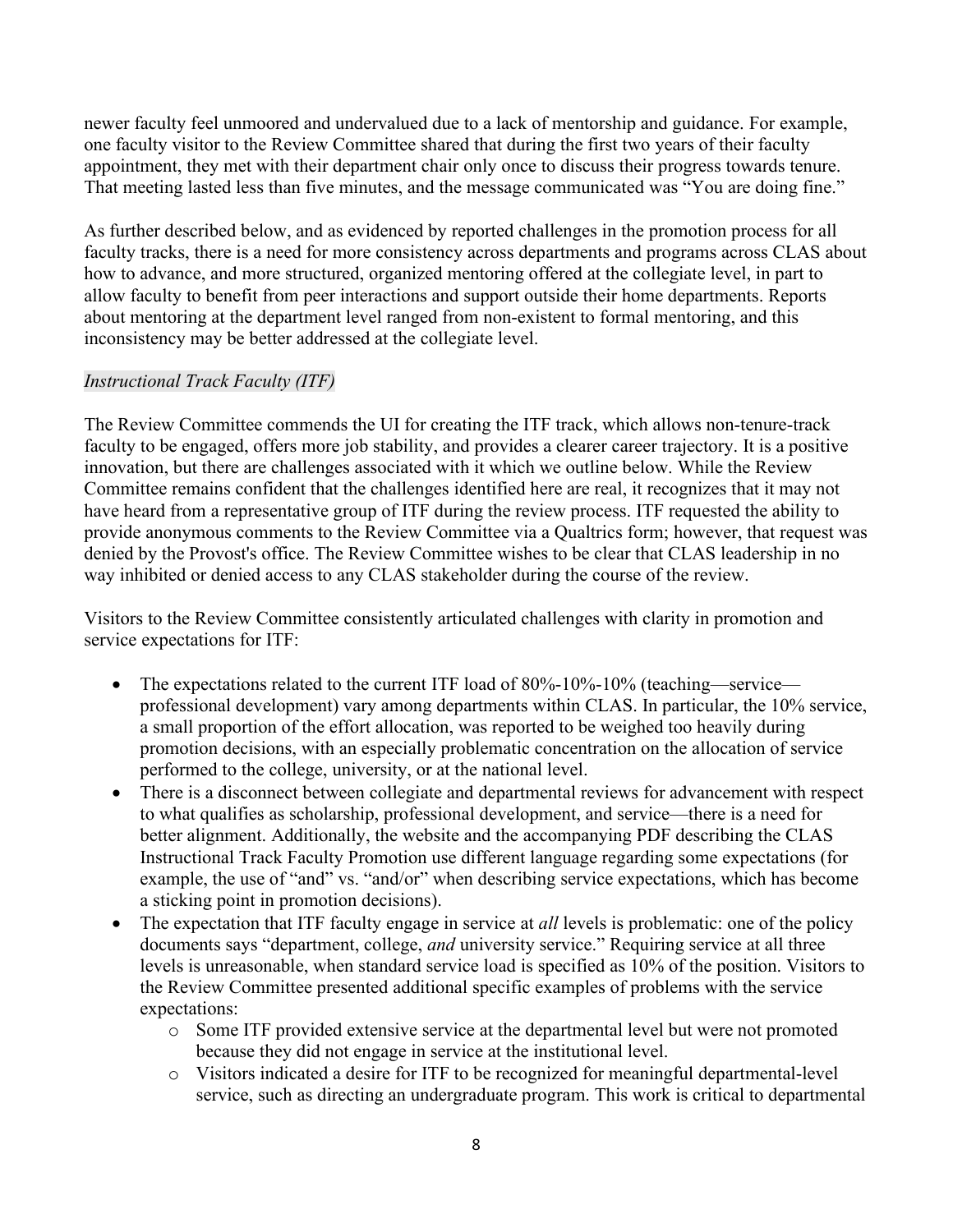and collegiate missions but does not always appear to be considered appropriate service that contributes to ITF promotion.

- o Service contributions outside the department are limited by the number of available service opportunities for ITF at the collegiate or university level. The large number of ITF and the limited number of available collegiate service opportunities are further compounded by the fact that many committees either require members to be tenure-track faculty or otherwise limit the number of ITF permitted on the committee.
- The Memoranda of Understanding (MOUs) (further described below) with ITF seem to convolute the promotion process even more. The ITF Policy published in PDF form indicates that the MOUs will help inform the decision of promotion as well.
- ITF have an expectation to pursue faculty development, but there is no funding available for it to support travel or conference attendance.

Of note, there are still no professor-level ITF in CLAS. Other colleges (Tippie, Engineering, Law, and Nursing) that adopted the ITF in 2017 have advanced faculty to Professor of Instruction, commensurate to their experience. Visitors to the Review Committee offered examples of individuals who have been teaching in CLAS for 20 to 30 years but were appointed to the lowest rank of Lecturer when the new ITF position was created. CLAS should undertake a systematic review of ITF experiences with the goal of rectifying these awkward and potentially inequitable situations. In sum, CLAS should establish a better overarching set of expectations—clarifying them and making sure they are obtainable—especially regarding ITF service requirements.

# *Tenure Track Faculty*

Many Tenure Track faculty are doing cutting-edge work, pushing the boundaries of public-facing scholarship, community engagement, and scientific discovery. However, despite CLAS's stated value of and desire for publicly engaged scholarship, some scholars who do novel work may not be rewarded for it during promotion and tenure because they have fewer publications in conventional forums.

CLAS needs to establish how to evaluate scholarship in new and emerging areas. Traditional artifacts of scholarly productivity are changing. Remaining committed only to narrow ideas of appropriate scholarly output does not promote inclusion and may inhibit innovation. One specific concern is the incorporation of the digital humanities. A number of digital humanities scholars have been hired, but the Review Committee's findings suggest their work has not been fully supported or rewarded, at least not without additional expectations of traditional output. For instance, one visitor to the Review Committee noted, "I just went ahead and wrote the book," despite their deep body of digital work, because that was the advice provided by their mentor. Other examples of areas of scholarship whose status requires clarification include ethics, artificial intelligence, and the scholarship of teaching and learning.

Modes of scholarly communication are also changing. While the peer review process is still very important, emerging means of sharing research results should be part of a broader discussion among faculty in CLAS as to "what counts." Examples include digital publications and podcasts, which are expanding the range of where and in what form scholars across Liberal Arts disciplines can disseminate their work. CLAS has an opportunity to take the lead in forward-thinking by ensuring that these intellectual products and strategies, which could bring significant recognition to CLAS, are appropriately rewarded.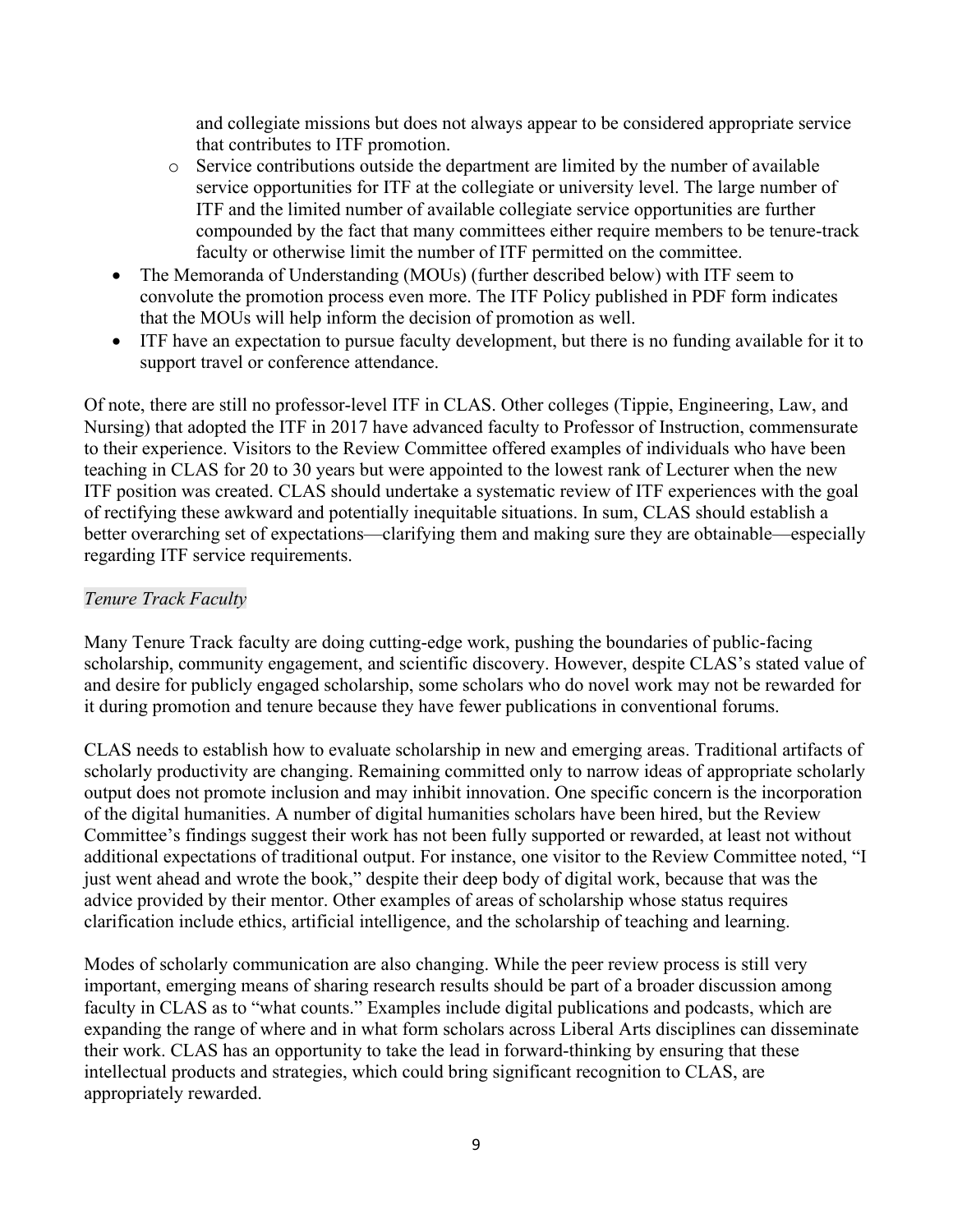The Review Committee wishes to underscore the point that scholarship continues and will continue to change. CLAS needs to be responsive in rewarding faculty for work in emerging forums. That said, how CLAS evaluates these forms of scholarship should be embedded in a university-wide discussion with broad faculty input. Tenure and promotion standards appropriately reside with the faculty. And, if CLAS considers something promotion-worthy that is subsequently not judged acceptable at the university level, problems will ensue.

Finally, the pandemic significantly disrupted research, especially for early-career faculty. It is unclear what accommodations CLAS has made for the pandemic in the annual review process, or how any accommodations will realistically be evaluated during promotion, as the impacts of the pandemic are expected to have lasting effects on scholarly productivity. Early career faculty articulated the reality that expectations for productivity and the contexts of work have been permanently changed. They need reassurance and enhanced interaction with their mentors and leaders.

### *Clinical Track Faculty*

Clinical Track Faculty (CTF) are the smallest group of faculty in CLAS, but they make critical contributions, particularly in the School of Social Work and the Department of Communication Sciences and Disorders. As with ITF, CTF visitors to the Review Committee indicated that better clarity is needed in defining "Professional Productivity," which constitutes 10% of their effort allocation but is often a key part of their promotion criteria. For example, if a CTF member develops a new educational program, it is unclear whether the effort for the program development is considered teaching or professional productivity. Promotion review committees would benefit from more education about the nature of the work of clinical faculty so that they recognize that program development may not be achievable by individual faculty members in a single year. In addition, in many cases, CTF teaching involves one-on-one clinical instruction for students, rather than (or in addition to) more traditional "classroom" teaching activities. This model makes course sizes appear small and, more significantly, it disallows ACE evaluations for students (because of a lack of anonymity on the part of students). CLAS should work with its clinical faculty to develop new mechanisms to engage students in the evaluation of clinical teaching.

CTF appreciate the open communication with the Dean's Office. They also articulated a need for better mechanisms to reward CTF for their work. For example, the CLAS Career Development award is technically open to CTF but is "functionally not available" to them because the work they do is not recognized as research. This critique is related to previous comments regarding a need to clarify role expectations, but making these awards more accessible to CTF could be hugely impactful and motivating for CTF.

#### *Summary*

Across all faculty tracks, there is room for CLAS to regularize its annual review and promotion processes. Most notably, we point to the ITF policies on promotion. The lack of clarity and seemingly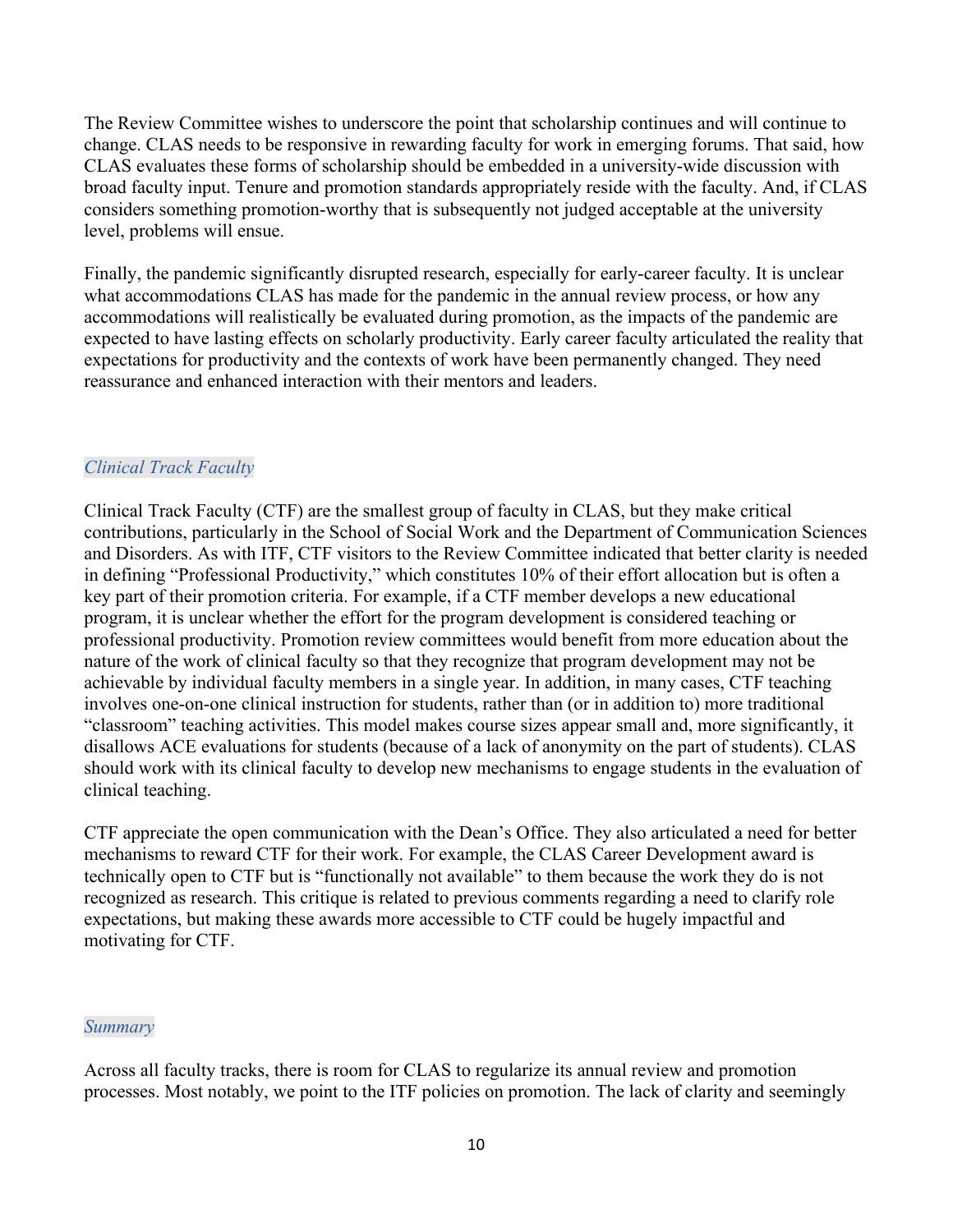unrealistic expectations appear to be preventing many IT faculty from appropriately advancing. Mentoring of early- and mid-career faculty is very inconsistent across CLAS, which is reflected in annual review and promotion experiences. Faculty who report receiving less effective mentorship indicate they experience challenges during the promotion processes. Faculty throughout CLAS would benefit from CLAS leadership facilitating/organizing mentoring and peer-support opportunities across the college. This type of mentorship would be especially valuable for creating broader support networks for faculty in smaller departments, and for supporting mid-career faculty in departments that have few full professors.

### **b. Expectations for teaching**, **including amount, timing, and delivery of content; consideration of activities of non-research active faculty**

There appears to be broad variation in teaching effort and responsibility, which is not always comprehensible to faculty. CLAS needs to establish more parameters around expectations for teaching, which should be consistent across departments. Further, there are many examples of "one-off" arrangements for teaching or other responsibilities that are outside the established constructs. In fact, the CLAS Instructional Track Faculty Policy seems to require memoranda of understanding (MOUs) to be completed with each ITF, creating challenges with transparency and reducing consistency in expectations, especially when these arrangements are not reviewed and approved centrally. We recommend that CLAS deans, with input from DEOs and shared governance, examine whether MOUs are necessary for this purpose, and if so, that a process for reviewing/approving these MOUs be established that ensures equity, consistency, and transparency throughout CLAS.

As expressed by the Dean and some faculty, "what counts as a course" can be confusing and inconsistent. We recommend that CLAS work through shared governance structures to establish clear indicators to more consistently define teaching load expectations. These indicators might, for instance, take into account the number of students in the class, the number of contact hours, and the rigor of assessment. Any such effort will require sensitivity to variation across disciplines as to the nature of research and teaching and to national norms.

### **c. Role clarifications for DEOs and other departmental leaders, including consolidation of roles in smaller units**

# *Challenges*

Visitors to the committee indicated that filling leadership roles and balancing those with service requirements for faculty of different tracks can be challenging. For example, the Review Committee heard from some smaller departments that not all departmental roles could be filled by all types (tracks and ranks) of faculty currently in the department, which causes an overwhelming amount of service for certain individuals. In one small department, the director of graduate studies position had to be filled by a tenured faculty member, which was problematic because the tenured faculty were already overburdened by other service requirements. Further complicating these problems is the wide range across departments in the distribution of the faculty who are tenure/tenure track versus instructional track. For example, Biology's distribution (based on FTE) is 88% Tenure/Tenure-Track faculty, 12% Instructional Track/Lecturers, while Health and Human Physiology has only 34% Tenure/Tenure-Track faculty, with 66% Instructional Track/Lecturers. In the English department, Tenure/Tenure-Track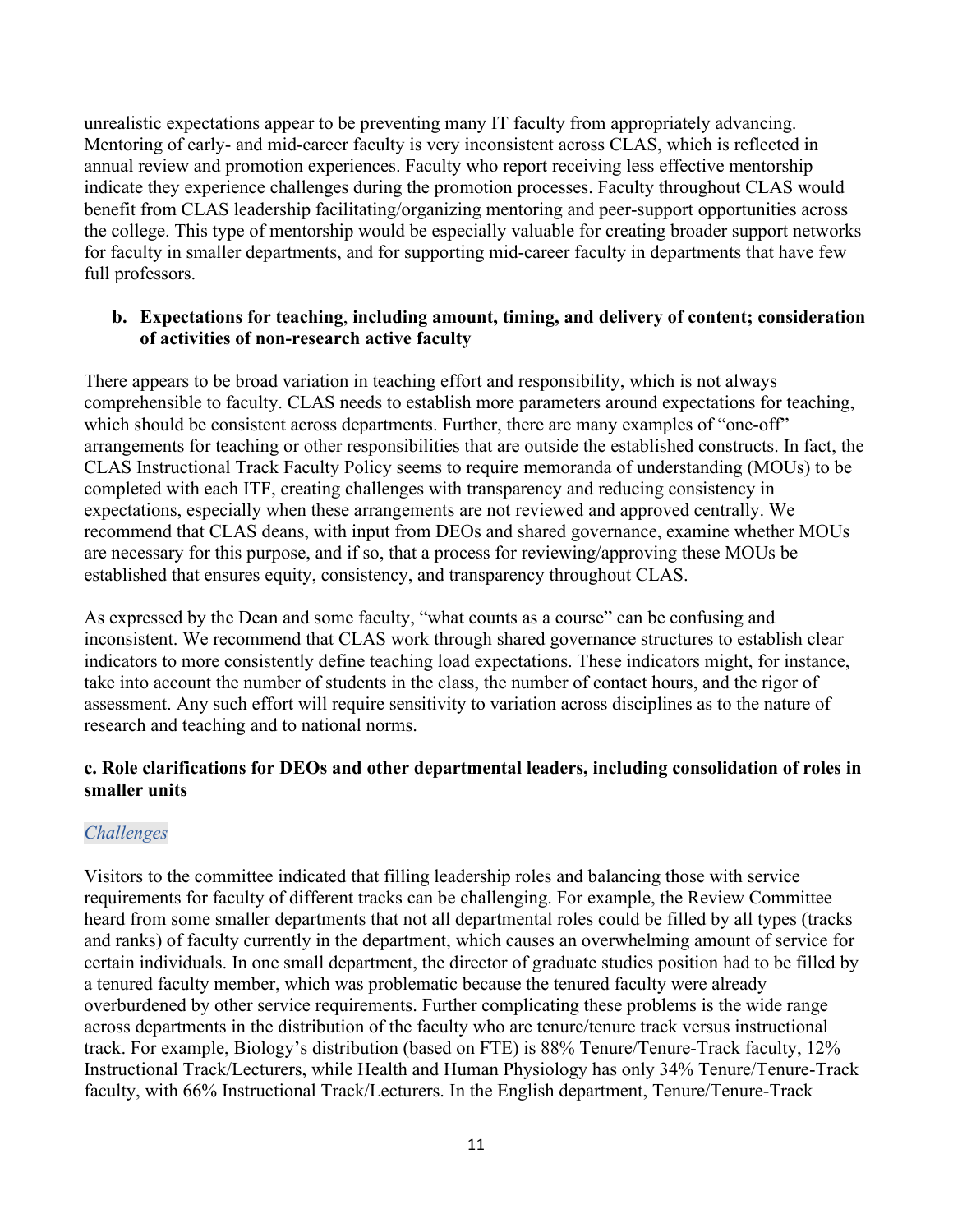faculty comprise 99% by FTE, while in Rhetoric, Tenure/Tenure-Track faculty represent only 12% of the faculty by FTE. Regardless of the history behind these decisions, CLAS should consider the anticipated longer-term impact that these shifting faculty distributions will have on these departments, especially the implications for research productivity, national rankings, graduate student enrollment, and the aforementioned challenges related to departmental leadership and service loads. The Review Committee also points out the increased risk of instability and low morale among faculty, given the unclear expectations regarding promotion and the lack of job security that was reported by ITF. Regular monitoring of TT:ITF ratios across departments will facilitate ongoing review of the distribution of faculty across the ranks.

In CLAS, DEOs rotate positions regularly, which has important implications for early-career faculty. Assistant professors and Lecturers often have a different DEO when they submit their promotion materials than they had when they began at the university (or when they submitted their 3-year review). This can lead to the articulation of different expectations (or different interpretations of expectations) when they begin in their role, when they have their 3-year review, and leading up to promotion. This is further complicated by the fact that in departments that have few to no full professors, a DEO is sometimes appointed from outside the department—e.g., currently, Rhetoric has as its DEO a faculty member from Religious Studies; and Biology is chaired by a faculty member from Psychology. This frequent turnover of departmental leadership again underscores the need for more coordinated and consistent mentoring and support offered to early- and mid-career faculty, likely facilitated at the college level by the Associate Deans for Faculty.

### *Opportunities*

Many DEOs have a high level of administrative expertise and can assist the college by identifying promising areas of specialization and contributing to strategic planning to grow those areas. As noted by one DEO, "*I would love some frank conversations with the college [discussing] where we fit in areas of strength… If we could sit together and say 'this is what we are looking at over the next five years—here are some options… what feels right?*' *There are so many directions we could take as a college, but conversations are [always reactive] to solve immediate problems—there is no larger conversation at the level of intellectual value for the things we're doing*." This desire for longer-term planning for faculty hires that align with strategic goals was echoed in numerous other conversations with faculty and DEOs.

However, in the face of resource constraints, DEOs will have to reorient their hiring requests, recognizing that faculty lines that become vacant will not automatically be replaced. Instead, DEOs can help guide CLAS's future intellectual direction by being more forward-thinking about their vision for their department's specialty or portfolio, and aligning future recruiting efforts with those areas. The goal should not simply be to accumulate faculty, but to advise the Dean's Office on which strategic direction is likely to be most beneficial (e.g., a DEO might focus resources on retaining someone as opposed to finding someone new, or might think about hiring someone into a new area instead of simply replacing a vacancy in an area that already exists).

The Review Committee recommends that the CLAS Dean—with input from collegiate leadership and DEOs—develop (and publicize) a provisional five-year hiring plan that identifies priority departments, describes timelines, and outlines plans for tenure-track, instructional-track, and clinical-track lines. From CLAS policy documents, it appears that departments are expected to maintain five-year hiring strategies,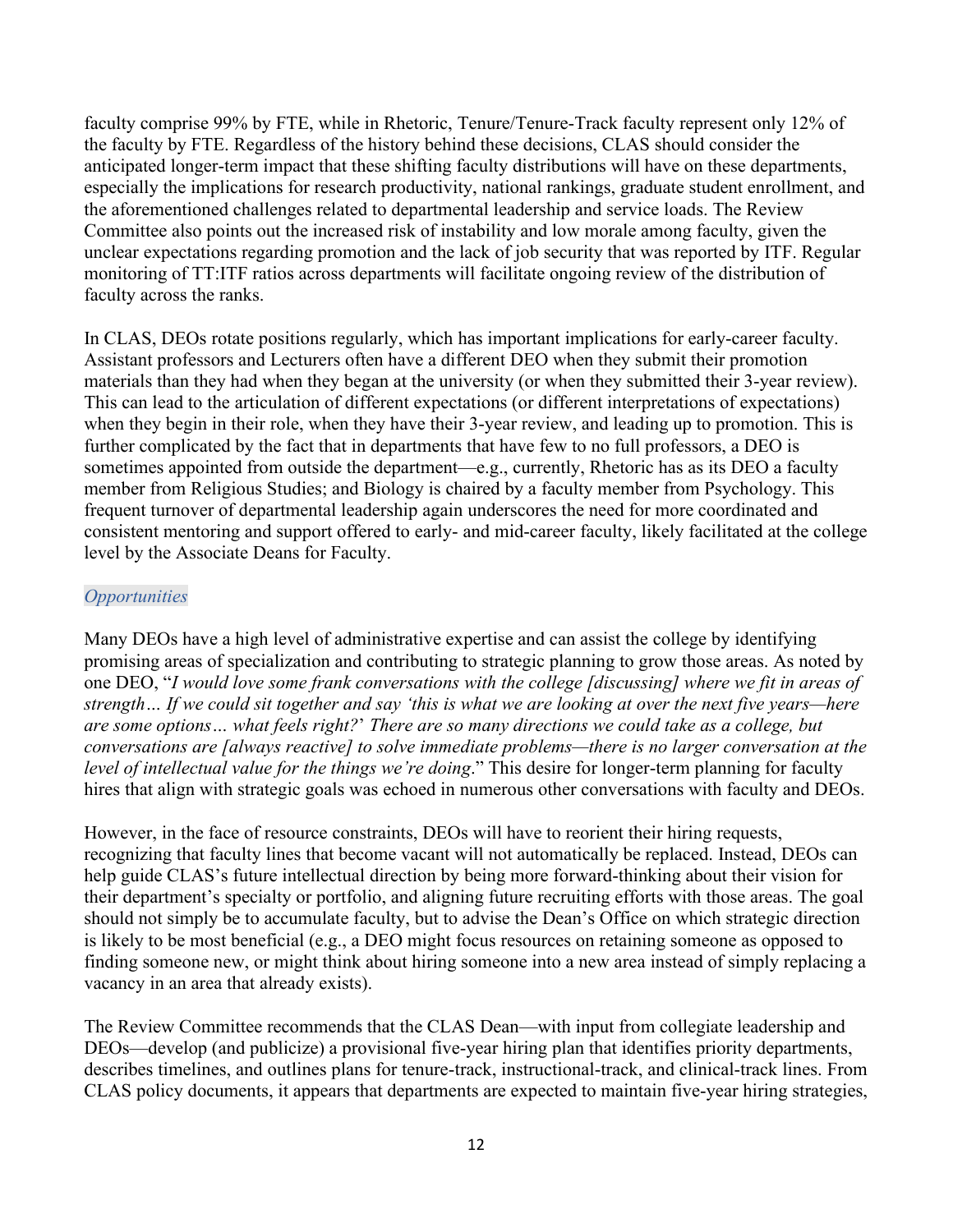but it is unclear how these strategies are used to guide collegiate hiring, or whether DEOs receive input or hiring commitments beyond a one-year timeline. This longer-term planning will offer more transparency to hiring decisions, enable departments to better anticipate and plan for future searches, and will shift decision-making to a more proactive and strategic process. This approach should also help address the growing budget deficit, by ensuring oversight in hiring practices and reducing the risk of hiring beyond the budget's capacity. For example, the committee learned that last year, 24 faculty lines were authorized, but 67 new faculty were hired. It is unclear to the Review Committee how these additional lines were approved, but this practice is problematic from a budgetary and strategic planning perspective and may also lead to other inequities.

As part of this recommended longer-term faculty hiring plan, there may also be an opportunity to address another frequently voiced concern related to transparency in faculty retention practices. By establishing a consistent and transparent policy regarding how—and to what extent—CLAS decides to support faculty retention "packages," CLAS could address current perceptions that these decisions are unclear, arbitrary, or inequitable. This all speaks to how important it is that DEOs are highly engaged in collegiate-level strategic thinking about how to hire, support, and retain faculty, a sentiment that was frequently reiterated during the review period. There is a need for departments to prioritize upcoming faculty recruitment in areas that are aligned with their long-term vision, and with that of CLAS as a whole. Part of the role of the DEOs is to help the Dean's Office with these prioritizations and these decisions. Conversely, to help the dean understand these priorities, DEOs must understand and effectively communicate the ways that their disciplines contribute to CLAS's mission.

### **IV. Fiscal Management**

### **a. Fiscal management that allows for both transparency and positioning for the next phase of College life**

The budget deficit in CLAS is dire; this was reflected repeatedly in the Review Committee's interactions with CLAS stakeholders. Further, this is an area where the support and investment by central administration is critical. The basis for budgetary allocations from central administration needs to be more transparent to the deans of UI colleges. While it is clear that financial officers at the institutional level have devoted significant time to working with CLAS, there remains a great deal of uncertainty within CLAS about how the CLAS budget is determined, and what levers CLAS can pull to increase their budget. Two parts of the budget stood out as particularly confusing or complex: F&A recovery (i.e., indirect cost recovery) and tuition dollars. The Review Committee believes that part of the misunderstanding lies in the way these calculations depend on the growth (or reduction) from a baseline year (2017). This baseline year is especially problematic for CLAS's budget since CLAS enrollment peaked around 2017 and has been declining ever since. Based on the Review Committee's understanding, the overall decline in enrollment is compounded by a decline in non-resident enrollment, including international students. As noted in several conversations, at the time that the University transitioned to the modified Responsibility Centered Management model, CLAS was led by an outgoing Dean who did not effectively represent CLAS interests in meetings in which CLAS needed an advocate for its interests or knew its unique challenges. This history was acknowledged by numerous leaders during Review Committee meetings, but it is unclear whether/when CLAS will have an opportunity to better represent itself in University budget decisions or make any meaningful impact on this budget model.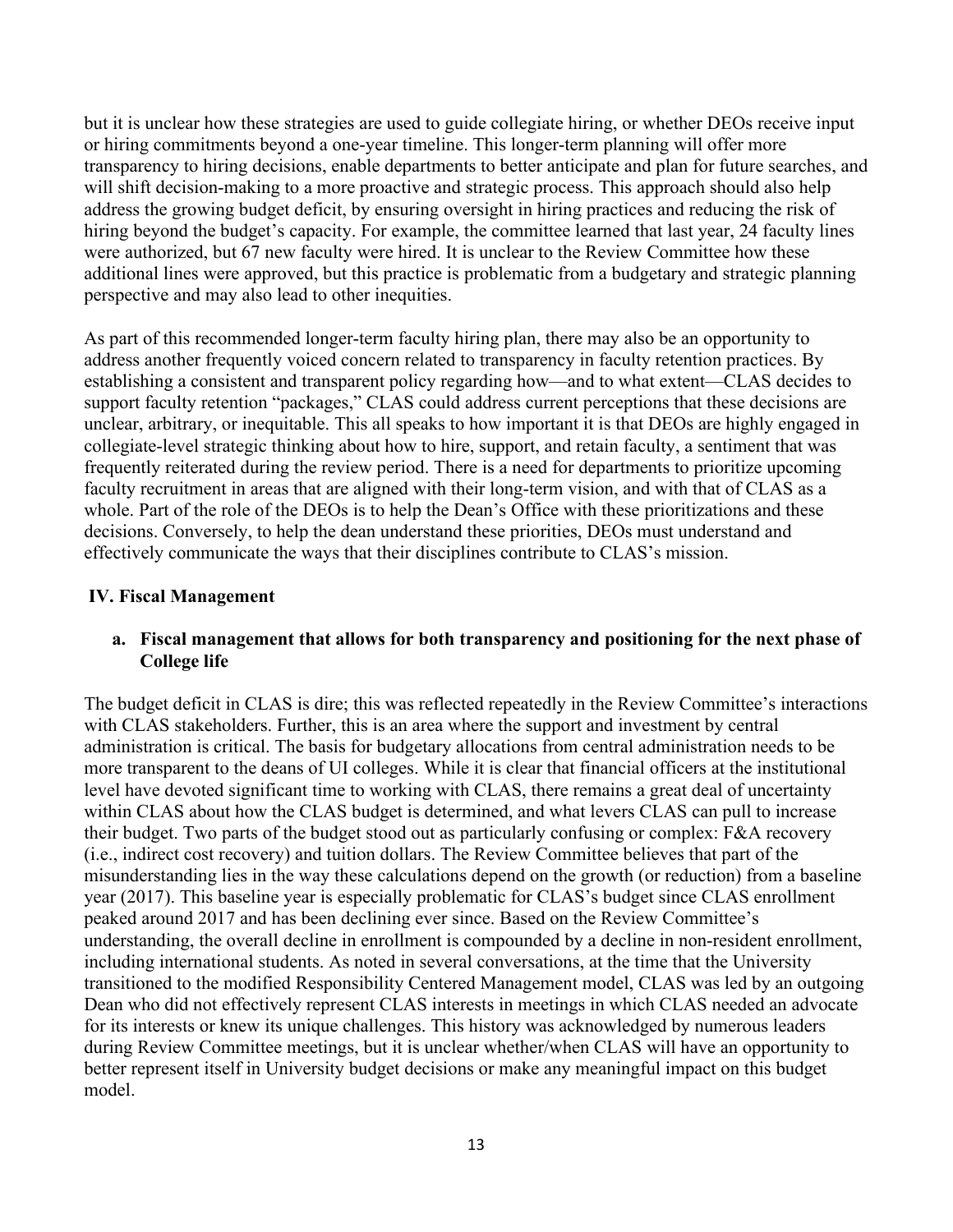The budget misunderstandings and complexities were evident in meetings with the Council of Deans as well as with the Associate Deans in CLAS, and throughout the interview process, the Review Committee heard numerous different (incorrect) explanations for how the budget allocations worked. Unfortunately, no representative for the VP for External Relations was present when the Review Committee met with central leadership, so the Review Committee was unable to better understand how central administration is developing strategies to better communicate the budget model across campus. It is worth noting that budget transparency was raised in the previous review, and the situation does not seem to have improved in the time since. Because of its current tenuous financial status, the lack of transparency about how this situation will be resolved is particularly harmful to CLAS and faculty morale.

The CLAS Dean is navigating a complex budgetary situation without any straightforward pathway to address shortfalls and challenges. Without a clear explanation of what is valued (i.e., what levers will have a positive impact on the budget), it is impossible to make strategic investments. The lack of clarity about where dollars are flowing from and into make it difficult to determine what efforts will likely yield the largest returns. Similarly, DEOs need to have a clearer picture of their return on investment and what they can expect from indirect cost recoveries. CLAS has a growing portfolio of funding to support interdisciplinary research, yet this is undermined by problems of deferred maintenance. In sum, despite CLAS's size, its position at the center of two of the UI major strategic goals, and the fact that it plays a central role in staffing the general education requirements for undergraduates, CLAS remains at risk because of the lack of budgetary transparency.

The Review Committee views CLAS as a pillar for the UI, and as CLAS goes, so goes the UI as a whole. There is a compelling, mission-critical university need to support CLAS in this difficult moment. We draw special attention to the need to address CLAS's \$160 M in deferred maintenance. The Review Committee heard from some visitors that it is common for universities to have large deferred maintenance expenditures; however, we do not find this to be a satisfactory response to the needs of CLAS. Regardless of how the UI compares with other institutions, the Review Committee heard repeatedly that deferred maintenance endangers faculty recruitment, retention and grant competitiveness in CLAS, a problem that could put the UI's largest grant to date at risk because of poor facilities (as noted previously, deferred maintenance in Van Allen Hall alone is currently \$18 M, and projected to be \$52 M by 2029 if left unaddressed). This is not a problem that CLAS can solve on its own.

### **b. Identifying efficiencies and expanded innovations to promote cost containments.**

The budget deficit leaves no doubt that there is a clear imperative for CLAS to shrink its overall financial footprint. The Review Committee recommends that CLAS leadership—with the support and commitment of university leaders—develop and articulate a 3–5 year broad plan for addressing budget shortfalls and deferred maintenance. The plan we envision would identify major steps to be taken in each year. These might include, for example, a one-year pause in faculty hiring. (At the very least, as noted earlier, faculty hiring processes warrant deeper examination. In addition to aforementioned hiring beyond authorized faculty lines, we note that CLAS faculty FTE has increased by 8% since 2013—with a significant shift toward instructional track faculty with higher teaching loads—while total student credit hours have fallen by 3.7% in the same period). We also recommend that the 3-5 year plan incorporate a comprehensive evaluation of course offerings; CLAS should continue nascent efforts to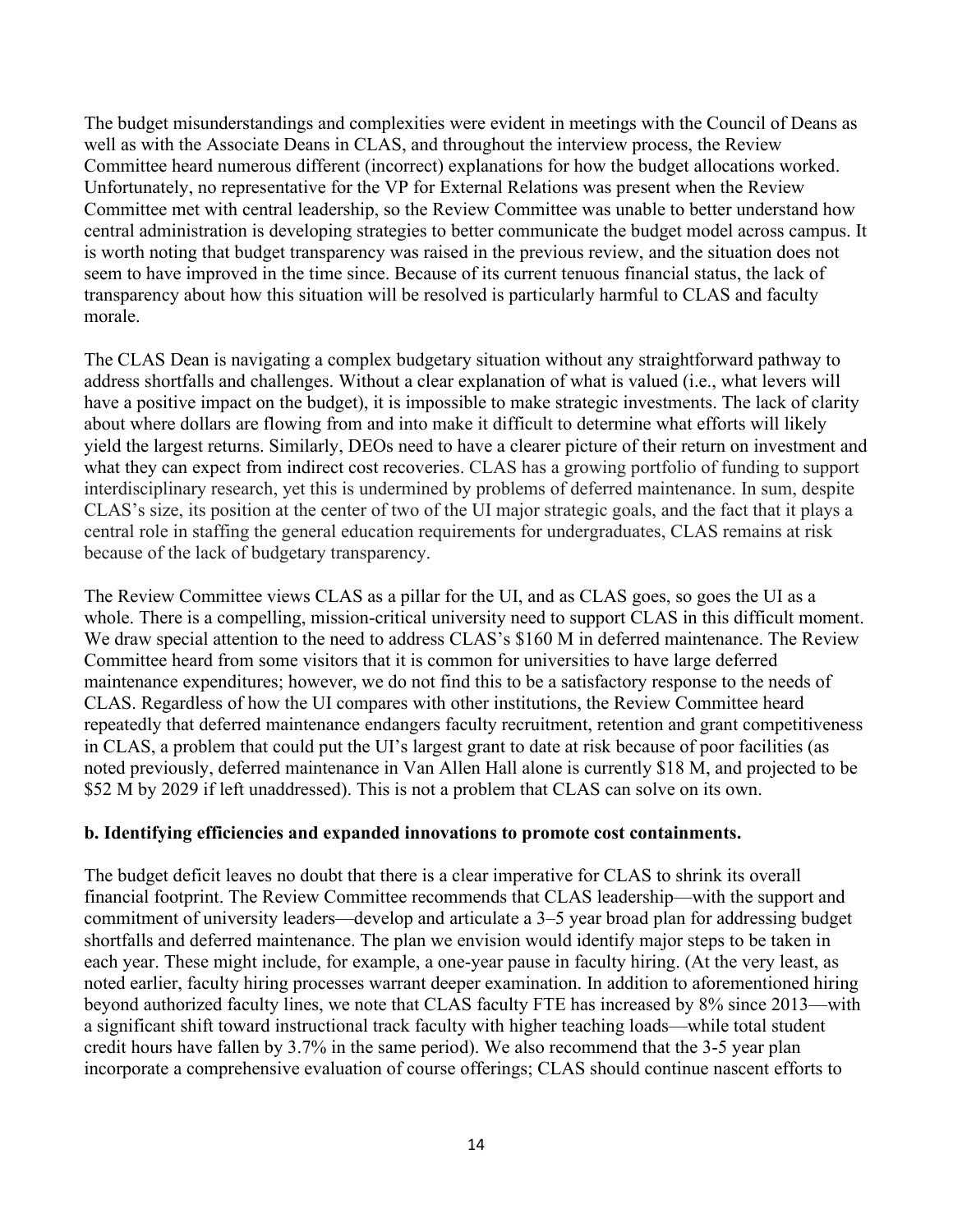recalibrate and operationalize course release practices, and should—with departments' input—reexamine the frequency of offerings of chronically under-enrolled courses.

Many liberal arts colleges find that they cannot address budgetary challenges without increasing donor funds We see fundraising as a key opportunity area and recommend that CLAS's needs (including "Campus Revitalization" for deferred maintenance) be a major focus of the upcoming capital campaign. Ongoing efforts that focus on broader donor participation could generate a significant number of smaller donations from CLAS's very large alumni population. The Magid Center for Undergraduate Writing was mentioned as an example of successful donor support. We believe there are many other opportunities for targeted fundraising to address critical needs such as deferred maintenance, and wonder if there are alums from related departments who are in a position to help finance urgent needs (both short-term and long-term).

# **V. College Structure**

### **a. Review Dean's-level structure for service needs and impact on Departments and larger university.**

Senior CLAS leadership has undergone a restructuring since the last review period: the position of executive associate dean was divided into an associate dean for sciences and an associate dean for arts & humanities. Visitors to the Review Committee expressed differing viewpoints regarding the restructuring: some have said it led to clarity, while others have said it muddied the waters. While some have reported that it has brought DEOs closer to deans, others perceive a lack of consistency in messaging and policies with the introduction of two associate deans with similar responsibilities yet different constituents. The Review Committee learned of the steep learning curve among newer arrivals to the Dean's Office and of the stretching of administrative capacities (with some DEOs regarding themselves, and others, as more "administratively experienced" and knowledgeable than the associate deans). There may be more opportunity for partnership and collaboration between DEOs and associate deans—as noted previously, many DEOs expressed interest in being more involved in strategic conversations and collegiate initiatives.

It was reported that faculty are not always clear where to go for various issues. For example, it is potentially problematic to have more than one associate dean with responsibility for faculty affairs; this could lead to inconsistent practices, which is already a significant problem within CLAS. Another example where additional clarity could help is in the role of Associate Dean for Graduate Education, Outreach and Engagement (within CLAS), vs the Associate Dean for Administrative Affairs within the Graduate College. There may be opportunities to more clearly define—perhaps with input from departments' directors of graduate studies—how CLAS's Associate Dean for Graduate Education can best support graduate programs, clarify procedures for TA allocation, and help ensure that grad programs can once again thrive. This last statement is made based on the observation that overall *graduate* enrollment in CLAS has dropped by 12.5% from 2013 to 2020, and *doctoral* enrollment has dropped far more significantly. This decline holds even in departments that rely on external grants to support the majority of their doctoral students. In departments that primarily rely on teaching assistantships (TAs) to support graduate students, there seemed to be significant confusion among faculty regarding who is making decisions regarding TA allocations, and what factors impact those decisions.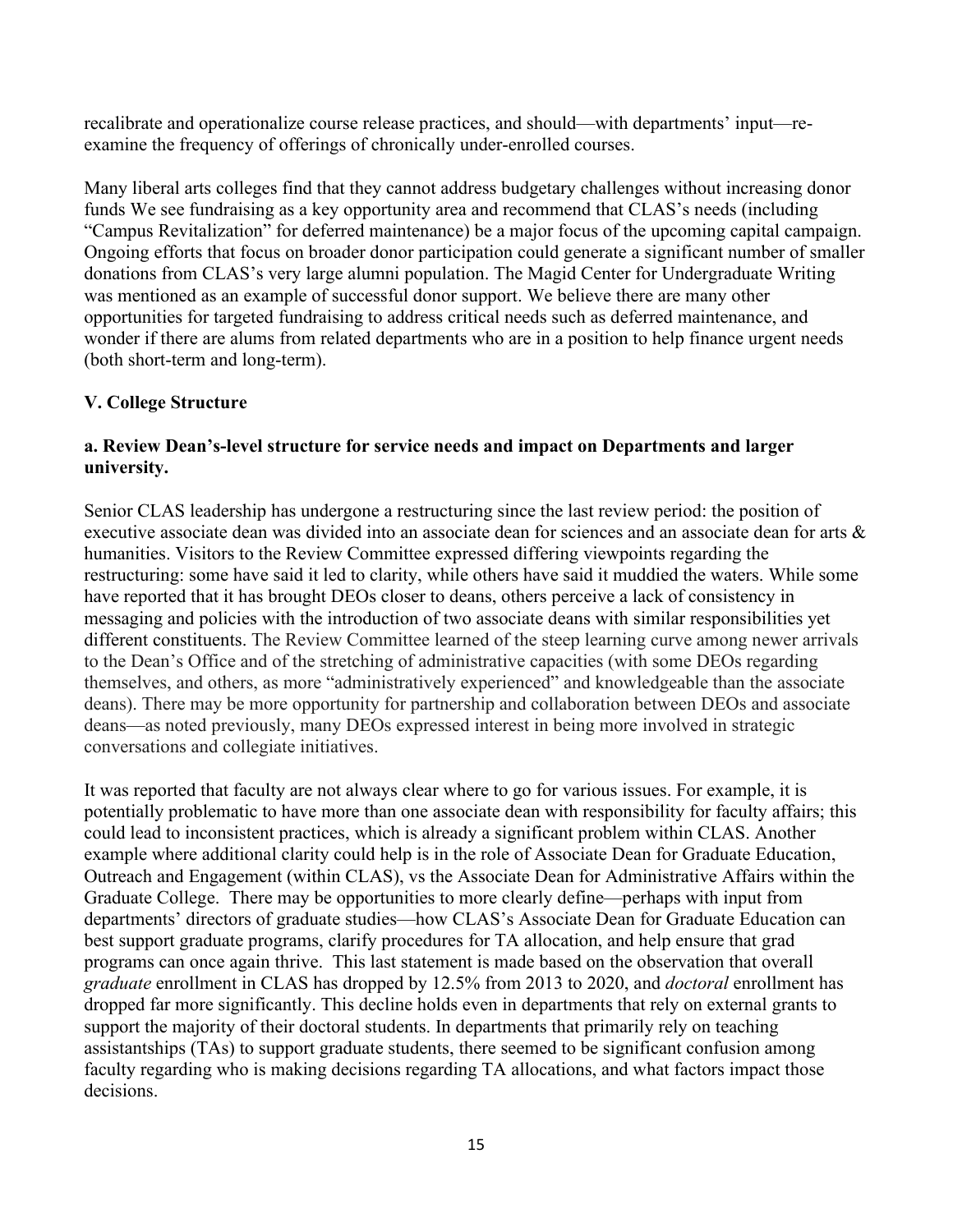Reported problems with the restructuring also include "change fatigue": tensions involving high turnover in long-time staff, loss of institutional memory and operational knowledge, and lost opportunities for better communication and engagement between the Dean's Office and the college's constituencies. This shows a general malaise about a broader erosion of shared governance, as reflected in expressed displeasure with the means through which the current Dean was appointed by the Provost (which we understand to have been a transition from interim dean to dean without following practices outlined in the operations manual). The CLAS reorganization compounds concerns we heard about communicativeness and transparency from CLAS leadership.

To this point, it is vital that CLAS resolve questions about the workings of its shared governance structure involving the Faculty Assembly and Executive Committee, and the respective relationships of these entities to decision-making in the Dean's Office. Concerns were raised to the Review Committee about representation, particularly in relation to the Executive Committee, which does not reflect the composition of CLAS. The Executive Committee members are all tenured faculty or clinical professors, which raises concerns that instructional track and non-tenured faculty's needs may not be adequately represented on the committee. To the Review Committee, it appeared that the Executive Committee contributes to decisions that are felt college-wide. The committee recommends that each governing body, but in particular the Executive Committee, consist of all of the faculty tracks they purport to represent. Moreover, aligning the purpose of the Executive Committee with its name is paramount to achieving transparency and inclusion – currently, the Executive Committee appears to serve mostly in an advisory role. Without more clarity and better communication between the Executive Committee, other CLAS governing bodies, and the faculty at large, the existing structure will continue to raise concerns about transparency in decision making in a context of scarce resources, which, as one visitor to the committee noted, "may warp decision making."

Since the last review, CLAS has established a new CLAS Staff Council. Staff had positive comments about the new staff council structure and the potential for staff to engage in shared governance. However, staff also pointed out that while students and staff have clear leadership structures and mechanisms to submit grievances (i.e., Student Service and Associate Deans for Faculty), the staff lack an equivalent body (noting that HR has too many other responsibilities to also serve this role). Staff would benefit from a clearer mechanism, in addition to Human Resources, through which they may raise concerns. Staff Council is well positioned to advise on how to address this structural deficiency, and may even be the appropriate body to serve this missing leadership role. The council has only recently been established, and we recommend that CLAS leadership and other governing structures take advantage of this new, more formalized opportunity to include staff input in various discussions and decisions.

Despite the aforementioned "growing pains," the Review Committee notes that the restructuring has had positive effects as well: it has brought opportunities to consolidate staffing, where fewer staff now operate more efficiently and at higher levels; it has led to a review of existing policies and the development of more formally articulated policies; and it has enhanced opportunities for administrative transparency and equitable practices across the college to rebuild trust. CLAS should take this opportunity to revisit the governance structure to ensure all voices are heard.

# **Summary**

# **Strengths and Opportunities**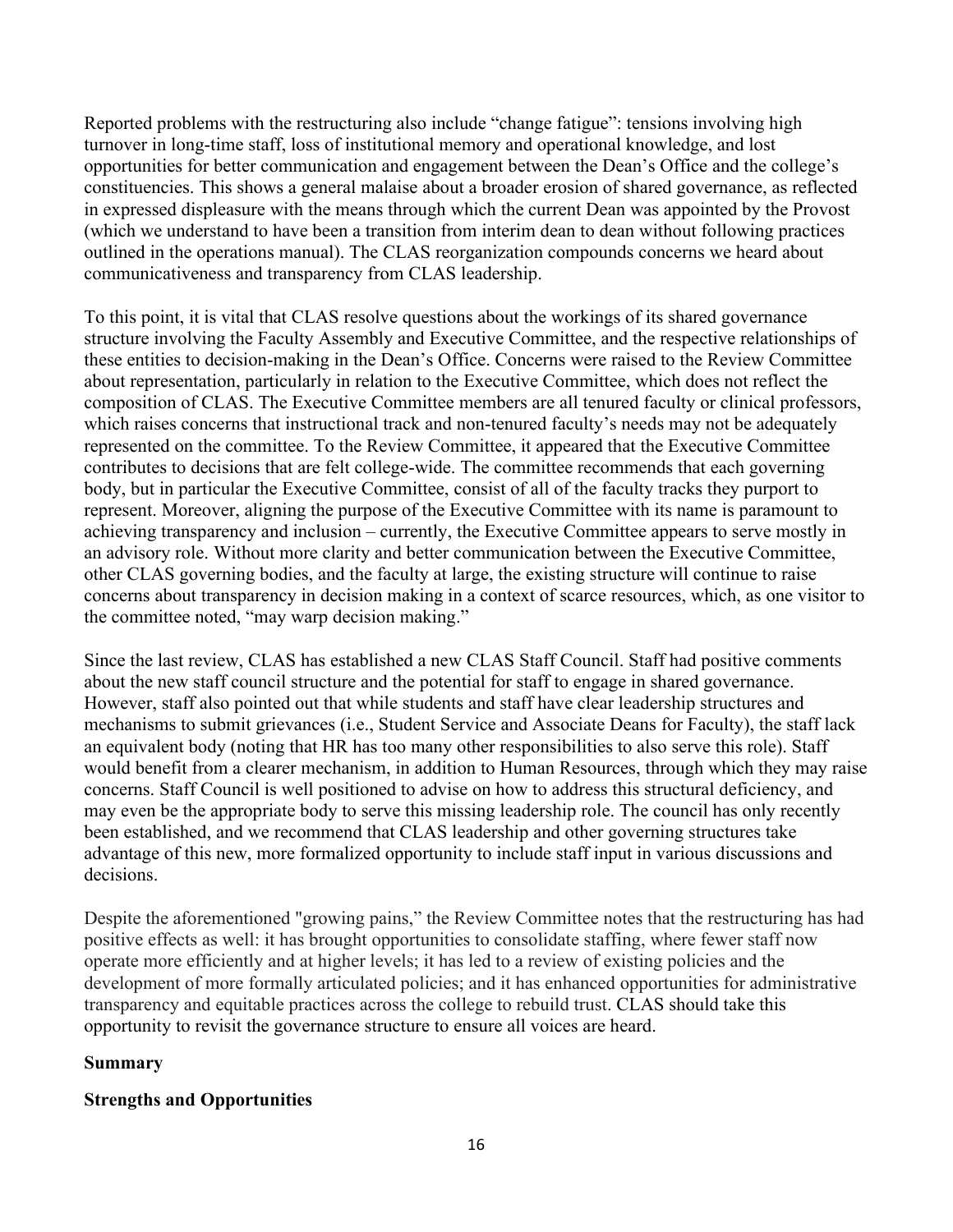- A general spirit of good will toward the Dean among DEOs and faculty who are seeking meaningful engagement in collegiate decision making
- Most faculty at different ranks and tracks report positive relationships within their department
- New resources for grant support
- The strong Gen Ed Core which provides opportunities to attract more collegiate majors, particularly if current Gateway courses can better support students and invite them into majors

# **Challenges**

- Need for institutional support
	- o CLAS has a pressing need for greater institutional support, and for institutional leadership to "put its money where its mouth is." The UI has branded itself as a destination university for targeted programs, yet there is not the concomitant investment in these programs from the university. The Review Committee is concerned that CLAS has many areas of strength that the university touts, but does not adequately support. Many in CLAS perceive that the UI is "taking advantage" of CLAS's strengths without providing the financial resources to adequately support those programs or ensure that they continue to thrive.
	- o Everything that happens at CLAS happens within the environment of the greater university. The UI administration should be responsive and willing to invest in the needs identified by CLAS (e.g., DEI concerns, fiscal matters and deferred maintenance of the built environment).
- Low morale among faculty and skepticism about the intentions of CLAS and UI leadership
- Continued concerns about transparency in leadership
- Need for clarity and consistency in structured faculty mentoring and promotion procedures
- Concerns about policies and practices of DEI, and their effects on the recruitment, retention, and success of faculty, staff, and students from underrepresented groups

# **Recommendations for CLAS**

- Make diversity, equity, and inclusion central to all aspects of CLAS decision-making, including decisions about program restructuring, curricular changes, and faculty hiring and promotion.
- Appoint a CLAS Director of DEI. It may be possible to restructure the CLAS administration to provide funding. Alternatively, the Provost could provide funding for the position as a sign of the campus's commitment.
- Explore new curricular collaborations with the other UI colleges, especially Medicine and Law.
- Reduce advising ratios and standardize advising practices.
- Systematically evaluate the experiences of instructional track faculty to determine how their experiences can be improved and their value to CLAS made more visible.
- Regularize promotion (and tenure) criteria, with special attention to service expectations for ITF.
- Initiate a CLAS (or campus)-wide discussion of the evaluation of emerging forms of scholarship.
- Consider new approaches to assessing the teaching of clinical faculty.
- Establish regular monitoring of TT:ITF ratios across programs
- Clarify the role of the Faculty Assembly and the Executive Committee in decision-making, and, as appropriate, ensure that the newly-formed CLAS Staff Council is included in shared governance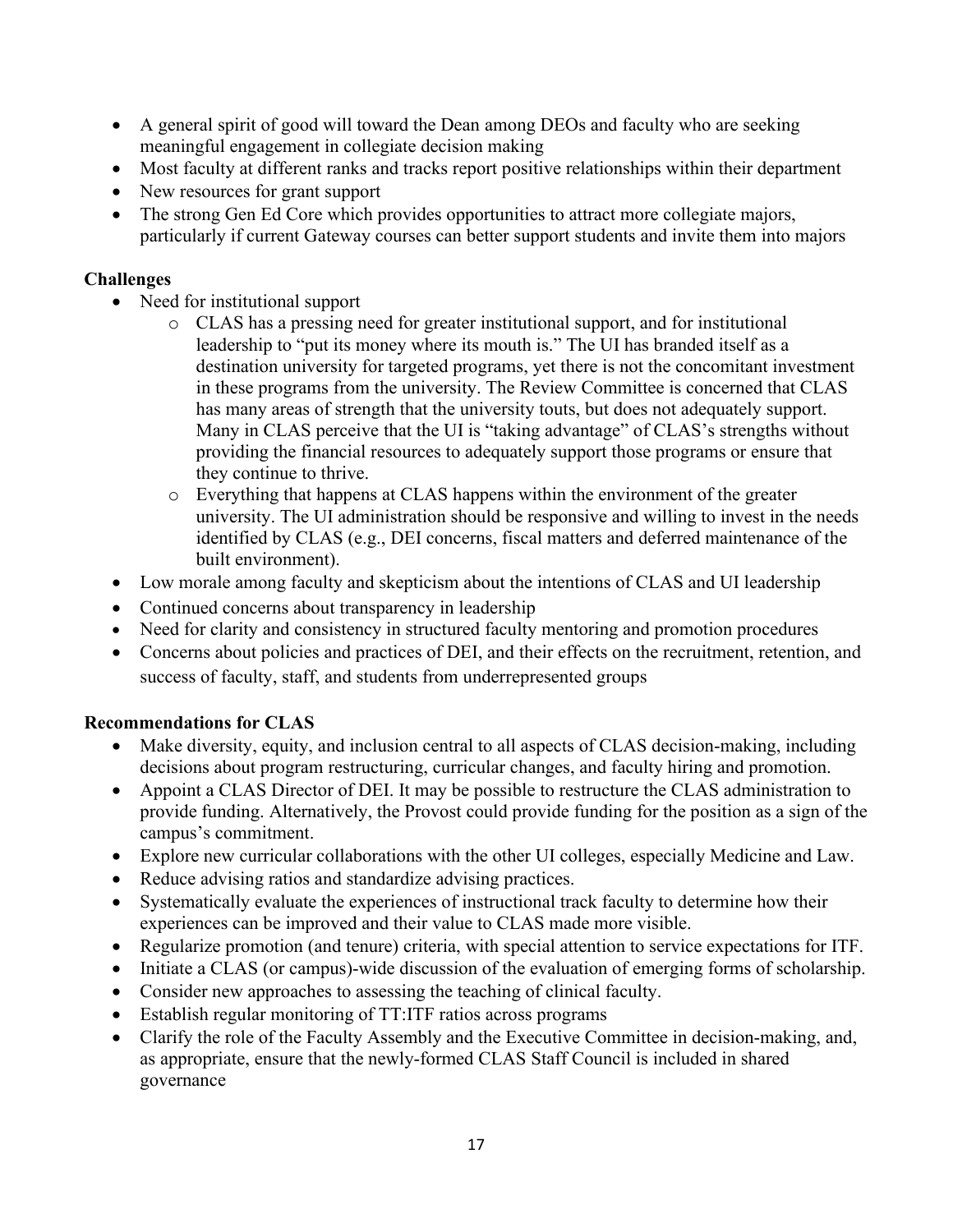- Develop clear criteria for establishing, merging, or closing programs. To the extent possible, engage faculty in this process.
- Develop a public, five-year hiring plan. Here, too, faculty input will be critical to the plan's success.
- Develop a 3–5-year plan to address the budgetary shortfall.
- Take active steps to increase donor support to CLAS.

### **Recommendations for UI**

- Clarify the basis for budgetary allocations so that CLAS leadership knows what steps it can take to increase revenue
- Prioritize deferred maintenance for CLAS buildings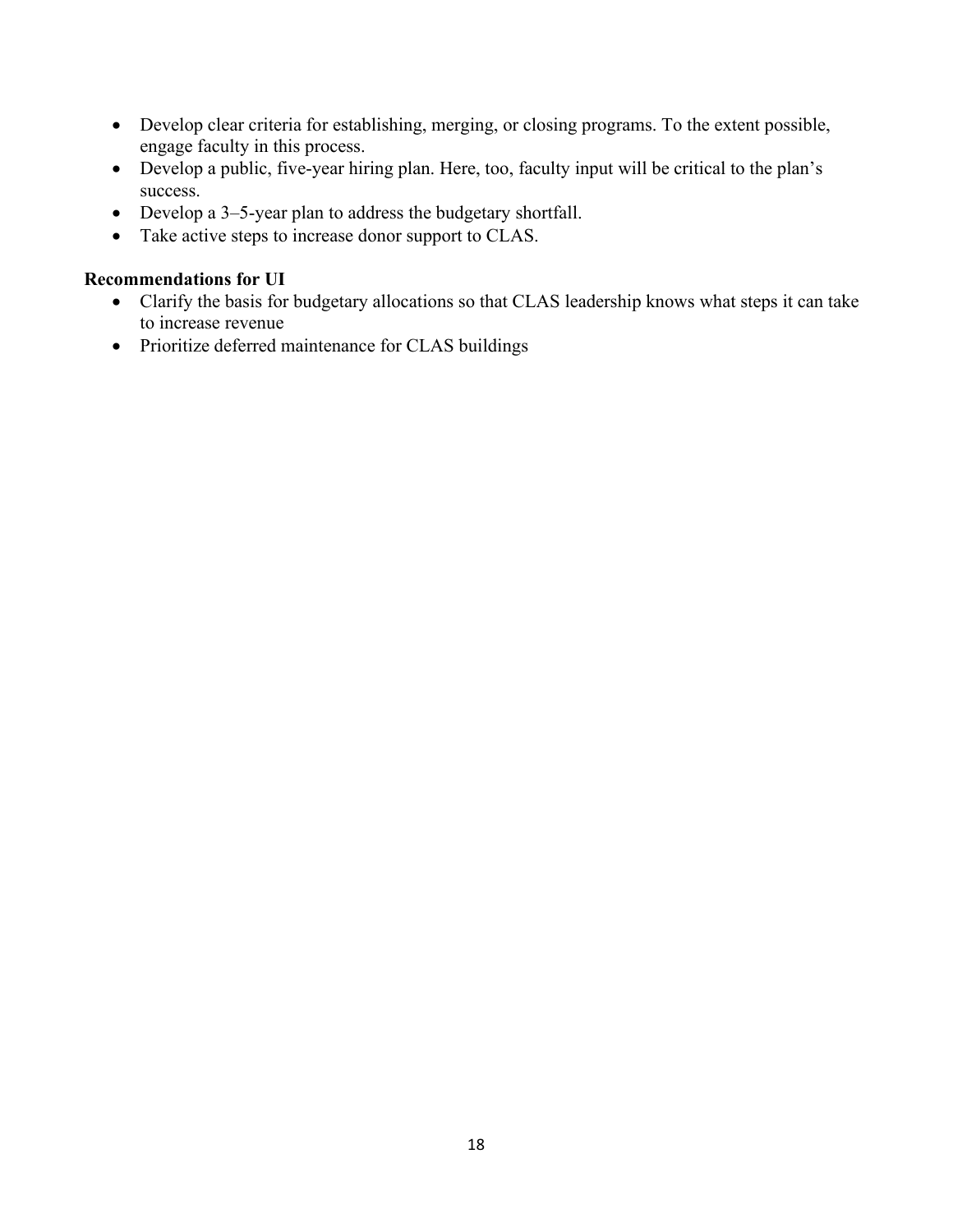# **Appendix**

| October 11th | Group                                    |                         |                                          |
|--------------|------------------------------------------|-------------------------|------------------------------------------|
| 8:00am       |                                          |                         |                                          |
| 8:30am       | Dean                                     | Yellow - Full Committee |                                          |
| 9:00am       | Dean                                     |                         |                                          |
| 9:30am       |                                          |                         | Orange - Committee Group A               |
| 10:00am      | <b>Faculty Assembly</b>                  |                         | Green - Committee Group B                |
| 10:30am      | Senior Leadership                        |                         |                                          |
| 11:00am      | Institutional Leadership                 |                         |                                          |
| 11:30am      | Institutional Leadership                 |                         |                                          |
| 12:00pm      | <b>CLAS Executive Committee</b>          |                         |                                          |
| 12:30pm      | <b>Council of Deans</b>                  |                         |                                          |
|              |                                          |                         |                                          |
| October 12th | Group                                    | October 12th            | Group                                    |
| 8:00am       | DEO Group 1                              | 8:00am                  | <b>DEO Group 3</b>                       |
| 8:30am       | DEO Group 1                              | 8:30am                  | <b>DEO Group 3</b>                       |
| 9:00am       | DEO Group 2                              | 9:00am                  | DEO Group 4                              |
| 9:30am       | DEO Group 2                              | 9:30am                  | DEO Group 4                              |
| 10:00am      |                                          | 10:00am                 |                                          |
| 10:30am      | <b>Clinical Track Faculty</b>            | 10:30am                 |                                          |
| 11:00am      | <b>Senior Administration</b>             | 11:00am                 |                                          |
| 11:30am      | Senior Administration                    | 11:30am                 |                                          |
| 12:00pm      | Debrief                                  | 12:00pm                 |                                          |
|              |                                          |                         |                                          |
| October 13th | Group                                    | October 13th            | Group                                    |
| 8:00am       | <b>Tenure Track Assistant Professors</b> | 8:00am                  | <b>Tenure Track Assistant Professors</b> |
| 8:30am       | <b>Tenure Track Associate Professors</b> | 8:30am                  | <b>Tenure Track Associate Professors</b> |
| 9:00am       | <b>Tenure Track Full Professors</b>      | 9:00am                  | <b>Tenure Track Full Professors</b>      |
| 9:30am       |                                          | 9:30am                  |                                          |
| 10:00am      | <b>Instructional Track Faculty</b>       | 10:00am                 | <b>Instructional Track Faculty</b>       |
| 10:30am      | Debrief                                  | 10:30am                 |                                          |
| 11:00am      | Dean                                     | 11:00am                 |                                          |
| 11:30am      | Debrief                                  | 11:30am                 |                                          |
| 12:00pm      | Debrief                                  | 12:00pm                 |                                          |
|              |                                          |                         |                                          |
| October 15th |                                          |                         |                                          |
| 8:00am       | <b>Full Committee Meeting</b>            |                         |                                          |
| 8:30am       | <b>Full Committee Meeting</b>            |                         |                                          |
| 9:00am       |                                          |                         |                                          |
| 9:30am       | Writing 1st Draft                        |                         |                                          |
| 10:00am      | Writing 1st Draft                        |                         |                                          |